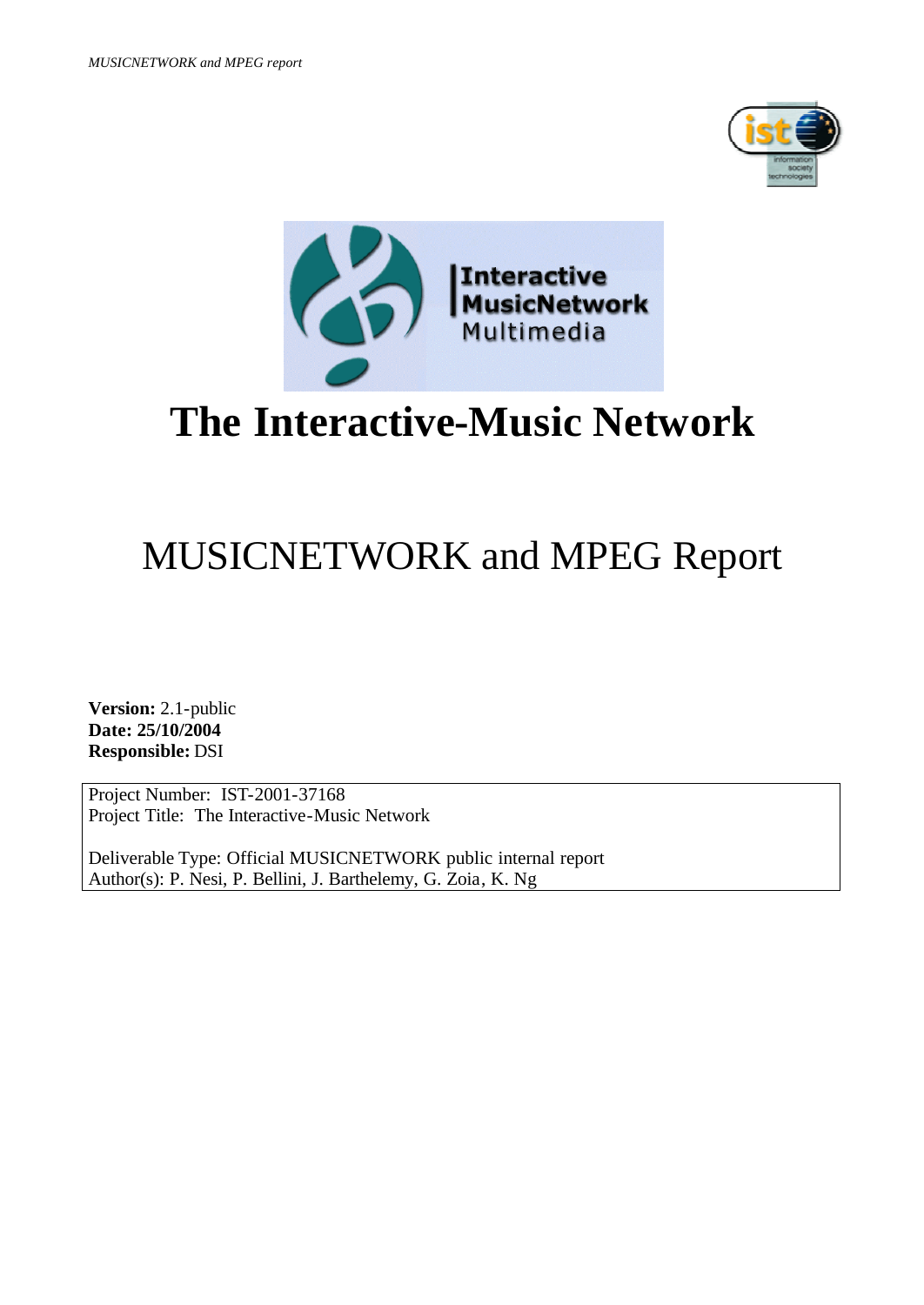# **Table of Content**

| 1  |                |                                                                                              |  |
|----|----------------|----------------------------------------------------------------------------------------------|--|
| 2  |                |                                                                                              |  |
| 3  |                |                                                                                              |  |
| 4  |                |                                                                                              |  |
| 5  |                |                                                                                              |  |
|    | 5.1            |                                                                                              |  |
| 6  |                |                                                                                              |  |
|    | 6.1            |                                                                                              |  |
|    | 6.2            |                                                                                              |  |
|    | 6.3            |                                                                                              |  |
|    | 6.4            |                                                                                              |  |
|    | 6.5            |                                                                                              |  |
|    | 6.6            | 3RD OPEN WORKSHOP OF MUSICNETWORK CO-LOCATED WITH MPEG AHG MEETING 12                        |  |
|    | 6.6.1          |                                                                                              |  |
|    | 6.7            |                                                                                              |  |
|    | 6.7.1<br>6.7.2 |                                                                                              |  |
|    | 6.7.3          |                                                                                              |  |
|    | 6.7.4          |                                                                                              |  |
|    | 6.8            |                                                                                              |  |
|    | 6.8.1          | Presences at the Music Notation sections of the MUSICNETWORK meeting, Barcelona, Spain,      |  |
|    | 6.9            | 5TH OPEN WORKSHOP, MUSICNETWORK MEETING AT PALMA DEL MALLORCA, SPAIN, OCTOBER 2004 19        |  |
|    | 6.9.1          |                                                                                              |  |
|    | 6.10           |                                                                                              |  |
|    | 6.11           | SOME GLOBAL FIGURES ABOUT THE ACTIVITIES OF THE MPEG AD-HOC GROUP, FROM 08/2003 TO 10/200420 |  |
| 7  |                | OFFICIAL PUBLIC PLAN OF MPEG ISO REGARDING THE SYMBOLIC MUSIC                                |  |
|    |                |                                                                                              |  |
| 8  |                |                                                                                              |  |
|    | 8.1            |                                                                                              |  |
|    | 8.2            |                                                                                              |  |
|    | 8.3            |                                                                                              |  |
|    | 8.4            | OFFICIAL PUBLIC AND OUTPUT MPEG ISO DOCUMENTS PROVOKED BY THE MUSICNETWORK23                 |  |
|    | 8.5            |                                                                                              |  |
|    | 8.6            |                                                                                              |  |
| 9  |                |                                                                                              |  |
| 10 |                |                                                                                              |  |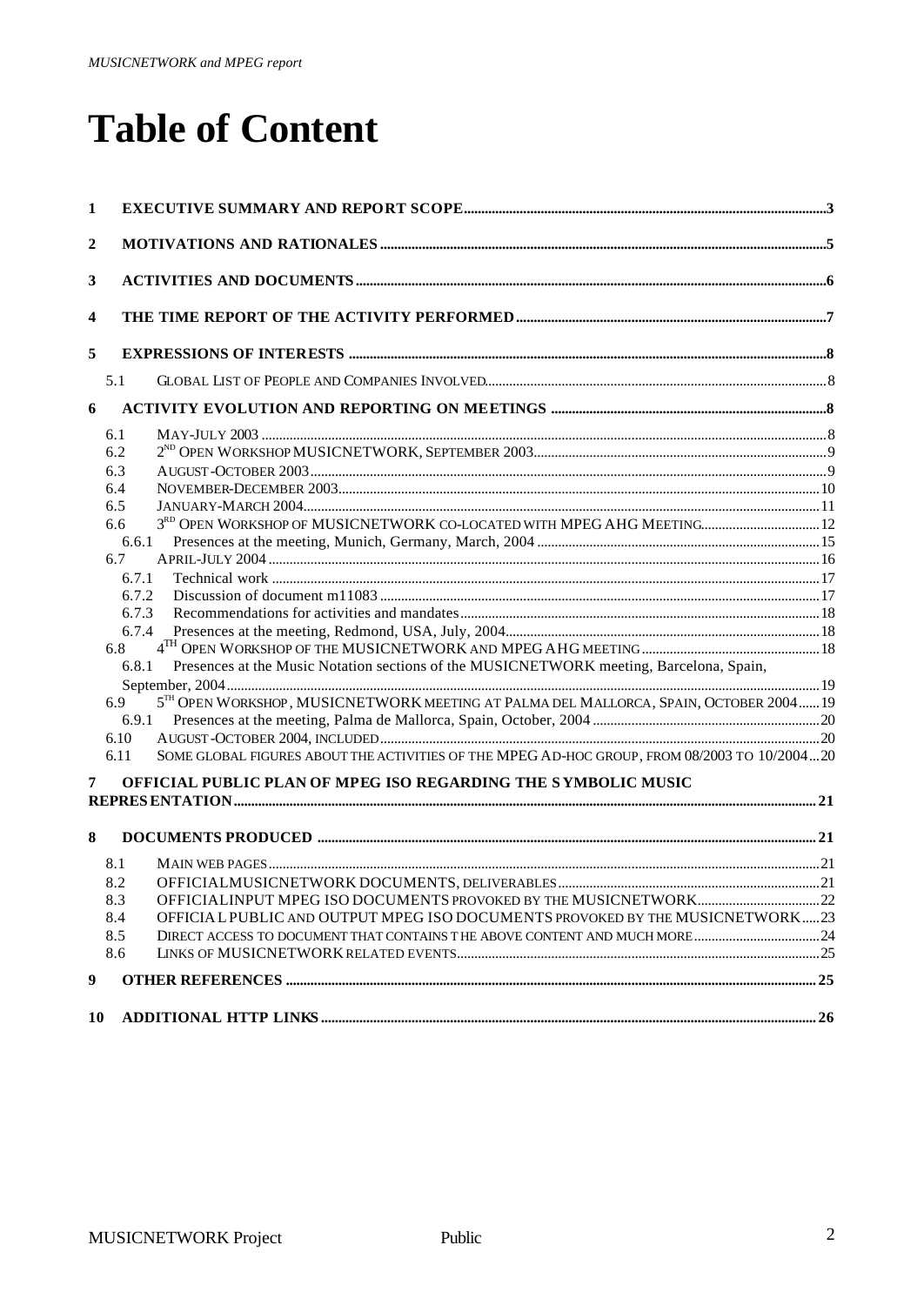# **1 Executive Summary and Report Scope**

Since the beginning, one of the main aims, if not "the aim" of MUSICNETWORK has been to focus on stimulating the realisation of widely adopted formats for music notation representation. These formats, which must be integrated with multimedia applications and models, will deal with the needs of all the relevant actors (including publishers, music editor producers, copyists, integrators, etc.) involved in the realisation and the distribution of an "interactive" multimedia music piece. Music notation representation is an important issue, and an open standard format allowing exchange and cooperation with other multimedia formats still does not exist. We should not be limited to the applications only related to the printing process. It is clear that music notation needs to be and will be in the future accessed more and more using different kinds of devices, from the PC to Tablet PCs and UMTS terminals, from the classical printed music sheets to the electronic lectern.

Great part of the work described in this document has not been economically supported by the MUSICNETWORK. The MUSICNETQWORK has performed only the coordination of the reported activity. On this regard, the MUSICNETWORK has worked with the support of many working-groups, including Music Notation, Standards, Imaging, Accessibility, Education, Library, etc.

The actual work has been performed with the coordination of a large number of experts coming from several areas of Europe and worldwide. Currently, the MUSICNETWORK has more than 850 participants, from more than 50 different countries.

The first task was the identification of the requirements for the integration of music notation with multimedia applications. This work has been performed with the support of several experts at the MUSICNETWORK open workshops by means of the discussion forums and the mailing lists provided by the MUSICNETWORK portal. This analysis has been performed with considerations of the past experiences of several European Commission projects, including CANTATE, MOODS, WEDELMUSIC, IMUTUS, PLAY, PLAY2, etc., that worked in the area of music notation, and in some cases, on the integration of music notation with some multimedia content and features.

The second step was to study the state of the art technology in the area of music, computer music and electronics, to better understand the music notation/representation formats, their integration, and aspects on all the WGs involved in the MUSICNETWORK, and their usages in multimedia applications. These activities have been described in a number of deliverables and reports of the MUSICNETWORK that have been downloaded by thousands of participants from the MUSICNETWORK web site. It is evident that this work has received very strong attentions and interests and it has been strongly appreciated by all related communities.

This second step has allowed us to understand the state-of-the-art and the real needs of the users and of the companies that produce music and computer music applications for the market, mainly in the areas of education, entertainment, content distribution, archiving and cultural valorisation, electronic consumer equipments (such as  $\overline{r}$ V, PDA, cellular phones, and others), etc. At the same time, the experts of the MUSICNETWORK have identified the major problems that are preventing and/or limiting the exploitation of the present technical and technological solutions in those applications.

As mentioned before, one of the main limitations for the full exploitation of music notation/representation integrated with multimedia , is the lack of a common standard for representing the notational information. On the other hand, the presence of a standard is not the unique problem since presently there are some *de facto* standards that cannot be used and are not used for solving the above mentioned problem. These include representations from FINALE, SIBELIUS, etc. In fact, in most cases, these *de facto* standards are capable of supporting more than 95% of the global production of music notation pages. However, they remain unacceptable and incapable to be fully exploited in multimedia music applications. Another interesting case is that of the XML-based music notation formats. In the last 5 years, we have seen about 15 different XMLbased models proposed by several groups and companies. Among these only MUSICXML of Recordare has gained interest demonstrating a quite interesting interoperability with several applications, including in some measure, FINALE and SIBELIUS. In this case, the MUSICXML remains a subset of their mode ls, and it is not capable of modeling multimedia music concepts. The same problem is evident from the potential new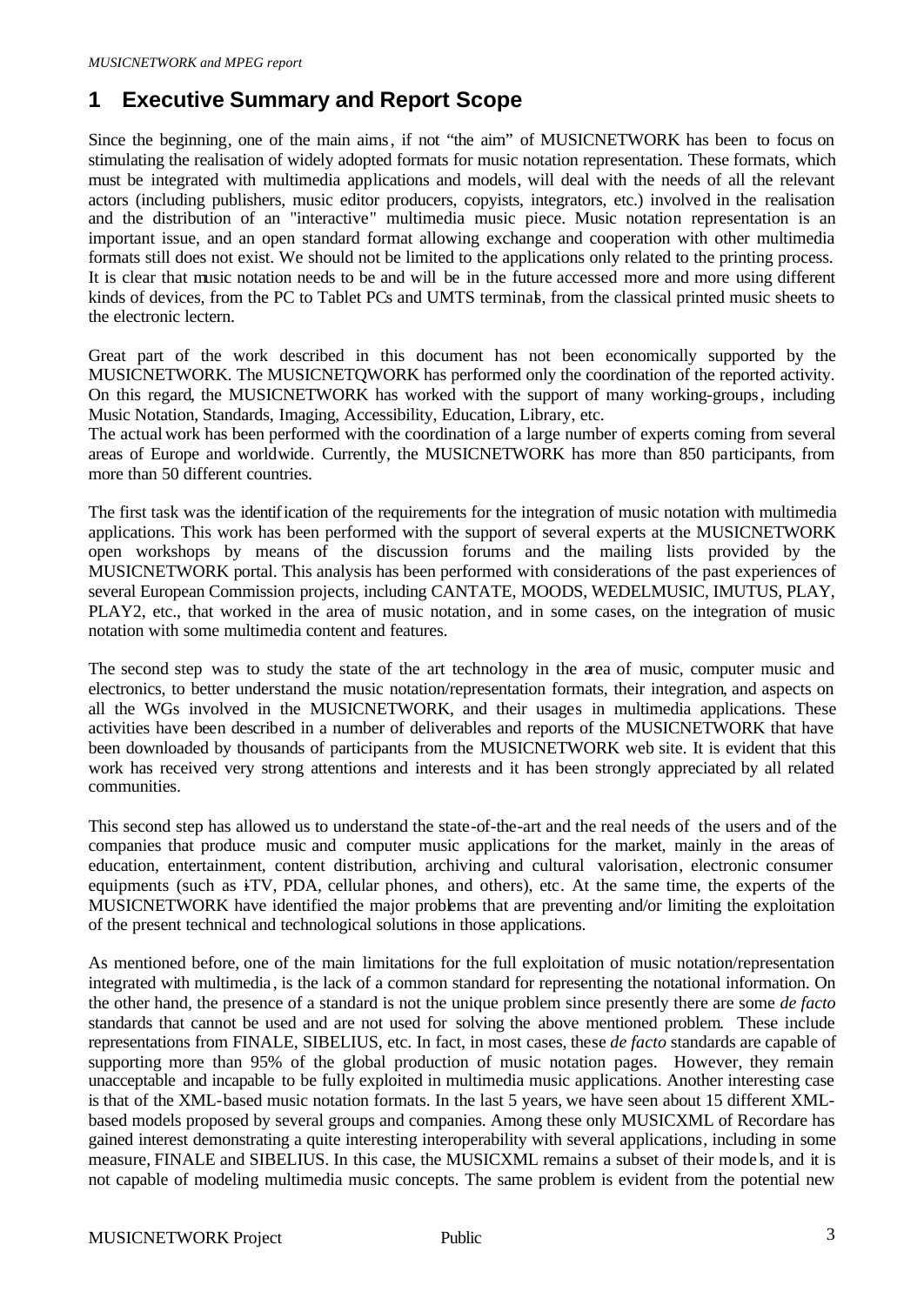#### *MUSICNETWORK and MPEG report*

effort for starting a standardisation process in IEEE. If the idea is to model only the music notation, the format will remain without a real usage in the area of multimedia music. This is confirmed by other efforts in the past in which we have seen other proposed standards as interchange formats for music notation such as NIFF and SMDL (SMDL was an ISO draft, now cancelled, to produce a standard on music notation).

On the basis of this experience and rationales, the effort of the MUSICNETWORK has been concentrated to a different direction, that can lead in a unique step to create a standard for the representation of music notation which allows complete integration with a multimedia framework. The path to reach this goal has been identified in realizing a standard for music notation/representation within the MPEG framework, with a special attention to MPEG-4. MPEG-4, which is the emerging standard on multimedia distribution, is composed by several parts, some of which are already supported by Microsoft Media, Quick time, Interactive TV, and of many digital TV distribution channels, etc.

The scope of this report is to document the activity performed by the MUSICNETWORK to coordinate this effort of bringing new functionalities regarding the music notation and representation into the multimedia world and thus into the MPEG, as recently identified as a mean to reach the above mentioned objectives. Other details regarding the work performed to this aim can be found in the documents produced and listed at the end of this document.

MPEG is the largest standardisation group that works on multimedia coding. It is a working group of ISO (International Standard Organisation, WG 29) and it is the producer of all the MPEG standards: MPEG-1 (coding for distribution at small bitrates, including the core of the mp3 format), MPEG-2 (audiovisual coding for digital TV and higher bitrates), MPEG-4 (multimedia coding for audiovisual objects, to be used also by satellite distribution, etc). At the forum, there are participants from all the major companies including IBM, MICROSOFT, HP, SAMSUNG, SONY, THOMPSON, PANASONIC, YAMAHA, SANYO, PHILIPS, SHARP, etc. under the umbrella of their respective National Bodies. Overall, MPEG includes more than 400 major companies involved in Consumer Electronics devices and technologies, and all the major research centers in the area. At each meeting, typically about 300 partners are represented. It is to be noted that a standard accepted in MPEG is an ISO standard accepted by National Bodies world-wide. Any activity and document produced by an MPEG meeting is accepted in plenary session and thus it obtains acceptance by the important and large companies, which are present at the meeting, such as those mentioned above and many others. This is why MPEG has been considered by the MUSICNETWORK as the best forum to propose and to create a Music Notation/representation standard with multimedia integration.

The MUSICNETWORK activity aiming at the integration of Music Notation in MPEG started in May 2003 (month 10), with the elaboration of a joint proposal for the MPEG meeting in July 2003, in Trondheim. The MPEG group has agreed on setting up an Ad Hoc Group, which is, in MPEG parlance, a specific group aimed to study a particular topic . In this case, the Music Notation and its possible integration in MPEG. A mailing list (a reflector in MPEG parlance) has been setup, together with a web site to support this activity. The chairs of this AHG have been designated by MPEG to be Paolo Nesi (also chair of the MUSICNETWORK) and G. Zoia of EPFL, Switzerland. The result obtained so far has been really exceptionally good, as commented by MPEG and ISO:

As a general assessment of the work performed by MUSICNETWORK for integrating Music Notation in the MPEG framework, *Leonardo Chiariglione (Digital Media Strategist and chair of MPEG and of DMP and of concertation group on DRM of the EC)* have publicly stated at the MPEG Forum in front of hundreds of experts of the world (in Munich 2004) and reported in an email of appreciation to Nesi and Zoia that

«*The topic of this proposed MPEG work item and the approach followed by the Ad Hoc Group are an excellent demonstration of the synergy that can be created between advanced research topics and standardisation as carried out by MPEG in integrating existing technology with potential industrial impacts.*  In the case of music notation the added value is in bringing to life application fields where education, culture *and entertainment blend.*

*Recently the colocated Symbolic Music Representation Ad Hoc Group and MUSICNETWORK meetings resulted in the production of the Draft Call for Proposal on Symbolic Music Representation. The work is*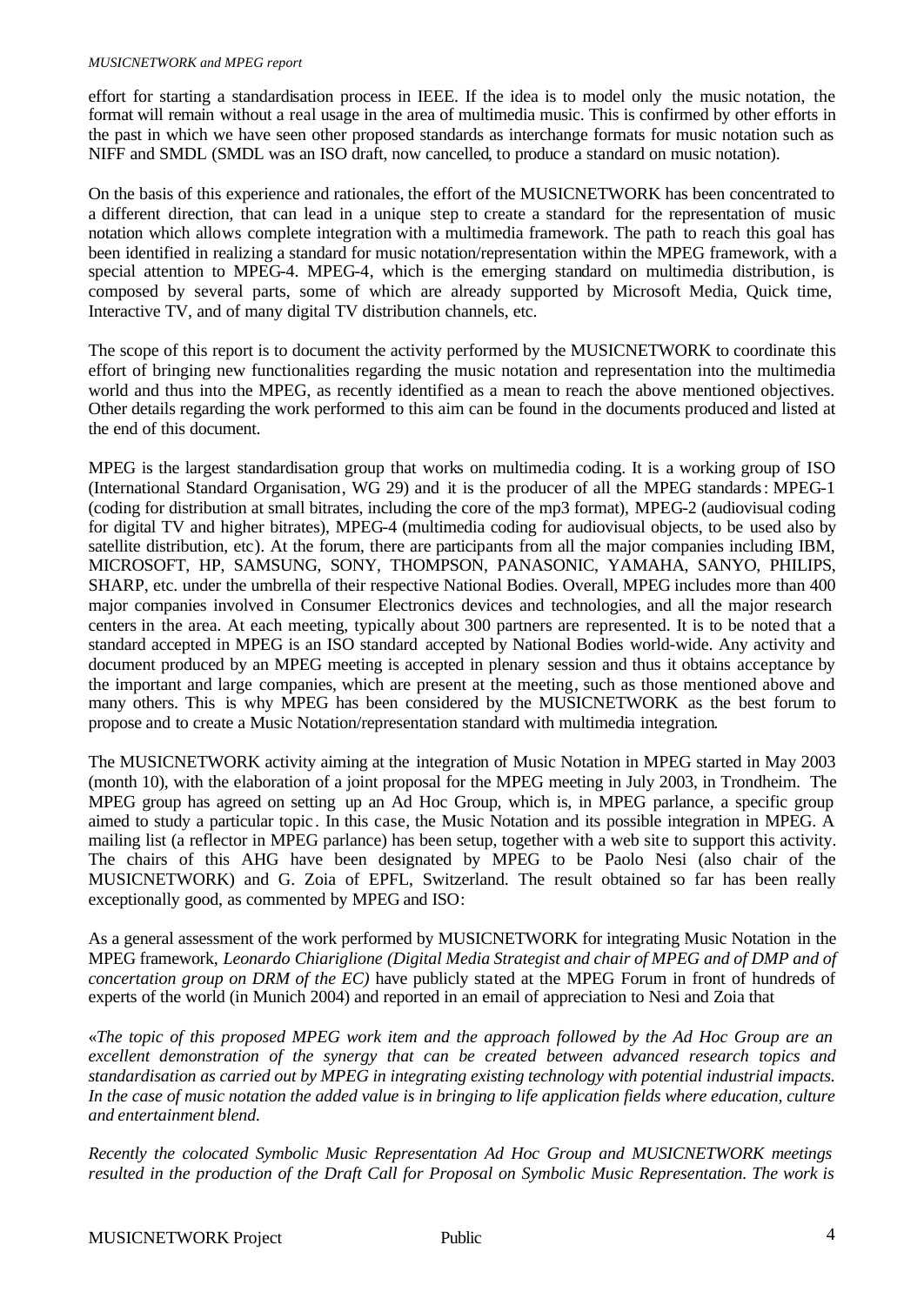*being done at a high level of professionalism and great enthusiasm and can sure become a guide for other future topics.*

*I congratulate on your achievements so far and look forward to seeing your successful reaching of the next milestones."*

The above statement has been also reported and public available in the Assessment document of the MUSICNETWORK, DE6.1.1 which is publicly available on the web site.

The activities performed are all public. All the documents, test cases, web pages, etc., and even emails exchanged, can be accessed via free web access. Please see at the end of this document, for a complete list of references and relevant http links.

## **2 Motivations and Rationales**

Currently, the music market is characterized by several products that present some forms of integration between music notation and multimedia. Examples include music education related areas (integrating multimedia), music management in library (integrating with multimedia for navigation and for synchronization), karaoke (synchronization based integration), etc.

The integration of music notation in MPEG can cover the needs of these tools and can provide much more features by adding interoperability, porting them on i-TV and on mobiles, supporting scalability of format complexity, etc., permitting to these tools to integrate the powerful MPEG model for the multimedia modelling and play.

The integration of music notation with MPEG can open the way for a large number of new applications and markets. Examples include multimedia electronic lecterns, music education via iTV, multimedia content integrated with music notation on piano keyboards, mobiles, PDAs, etc. This action could enlarge the present market for music notation, nowadays limited mainly to music-sheet production; it may open the path to create very interesting new applications, and also renewing existing applications that already use some integration between multimedia and music notation.

An AHG has been created by MPEG on the basis of the request from the members of the MUSICNETWORK to explore further this integration.

The MUSICNETWORK had previously started an activity on collecting detailed requirements for the music notation and its integration on multimedia. These requirements include: format analysis, and activities for defining the requirements and the functionalities of the new standard.

The requirements developed have been taken into account for producing a call for technology to include a Music Notation Model into MPEG. In addition, they are used for determining the criteria for assessing the proposals, to verify that the potential standard meets the specified requirements, and to specify the conformance point for the standard. This will be applicable to all tools that use similar technology, involving:

- Music notation format; and
- Music notation decoder (formatter of music notation, piano roll, Braille production, etc.)

MUSICNETWORK participants as well as external companies, institutions, organisations and research centers are very keen and interested in working with the AHG in MPEG, in an effort to guarantee that their needs will be included into the MPEG standard, so that their tools that will be compliant with the standard. There is also a strong market impact since these tools could be integrated in a wide range of multimedia applications for I-TV, PDA players, Piano Keyboards, etc., and integrators will have the possibility of selecting among several different standard implementations of Music Notation Decoders, all compliant with the same Music Notation format.

The MUSICNETWORK has started an activity on collecting detailed requirements for the music notation and its integration on multimedia. These requirements include: format analysis, and activities for defining the requirements and the functionalities of the new standard.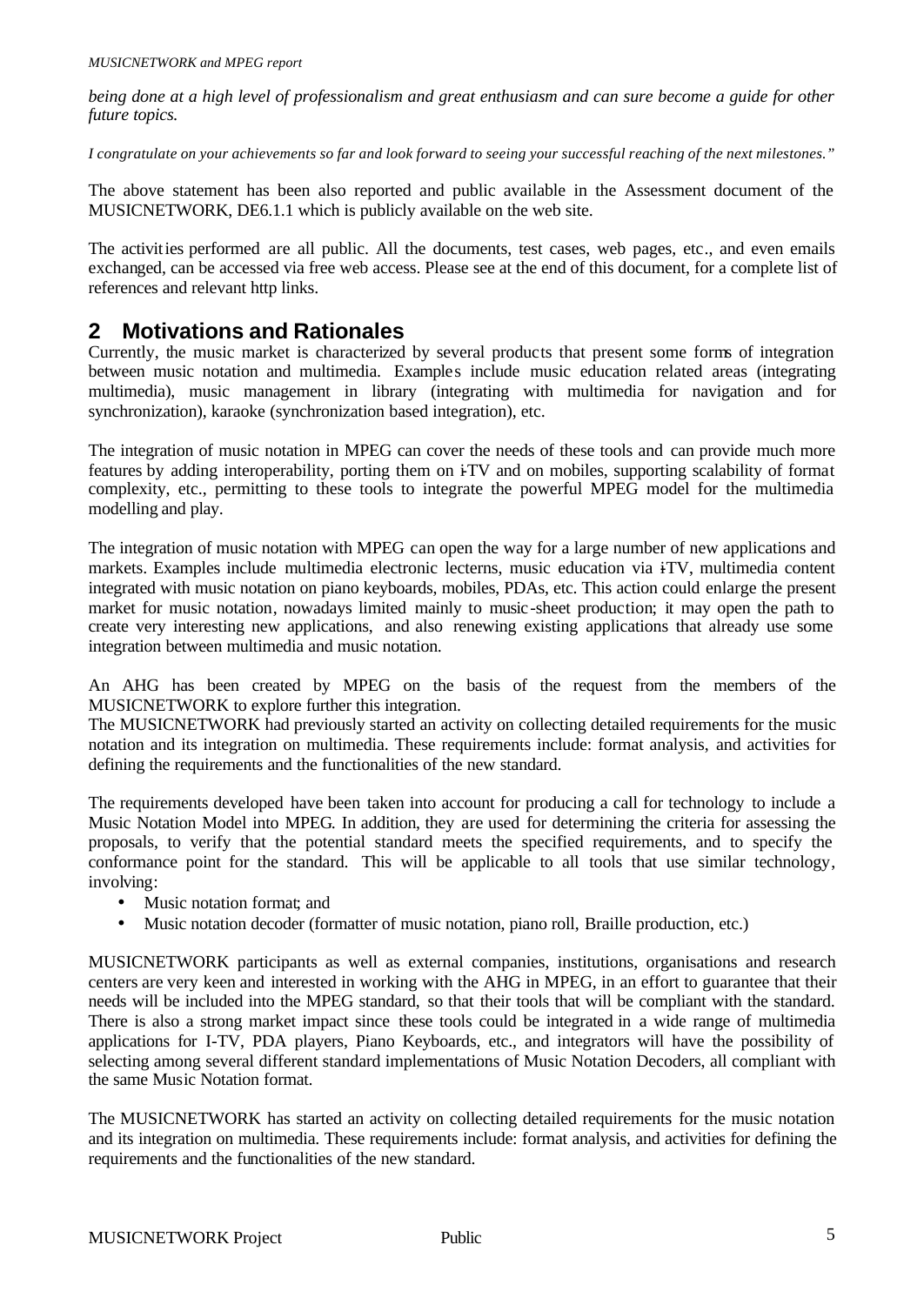# **3 Activities and Documents**

Details regarding the authors and the way to access to the following documents are reported in Section 10.

Historical aspects of Music Notation and multimedia can be found in:

• DE4.3.1 deliverable of MUSICNETWORK WG on Music Standardization, M18.

The application scenarios on multimedia music can be recovered in:

- DE4.1.1 deliverable of MUSICNETWORK WG on Music Notation, M18.
- DE4.3.1 deliverable of MUSICNETWORK WG on Music Standardization, M18.
- DE4.2.1 deliverable of MUSICNETWORK WG on Music Library, M18.
- M10068, MPEG2003, ISO/IEC JTC1/SC29/WG11, "Music Notation Application Requirements and MPEG Technology",
- M10355, MPEG2003, ISO/IEC JTC1/SC29/WG11, "Music Notation Functionality and Interface to MPEG",
- M10622, MPEG2003, ISO/IEC JTC1/SC29/WG11, "A new Application Scenario for Music Notation in MPEG".
- N6049, MPEG2003, ISO/IEC JTC1/SC29/WG11, "Application Requirements of Multimedia and Music Notation",
- N6149, MPEG2003, ISO/IEC JTC1/SC29/WG11, "Applic ation Scenarios for Music Notation integrated in MPEG",
- M10661: MPEG2004, ISO/IEC JTC1/SC29/WG11, "Proceedings of AHG on Music Notation Requirements / MUSICNETWORK".

The technical requirements of the Music Notation and representation, to be integrated in multimedia music applications are reported in:

- DE4.1.1 deliverable of MUSICNETWORK WG on Music Notation, M18.
- DE4.3.1 deliverable of MUSICNETWORK WG on Music Standardization, M18.
- DE4.6.1 deliverable of MUSICNETWORK WG on Music Accessibility, M18, aspects on music Braille and spoken music , music accessibility related projects,
- DE4.7.1 deliverable of MUSICNETWORK WG on Music Imaging, M18. from images to music notation, OMR, Optical Music recognition, music sheet digitization, OMR evaluation model, music sheet restoration,
- M10355, MPEG2003, ISO/IEC JTC1/SC29/WG11, "Music Notation Functionality and Interface to MPEG",
- M10357, MPEG2003, ISO/IEC JTC1/SC29/WG11, "Music Notation Technical Requirements",.
- M10654, MPEG2004, ISO/IEC JTC1/SC29/WG11, "Music Notation Technical Requirements and Integration in MPEG-4",
- M11025, MPEG2004, ISO/IEC JTC1/SC29/WG11, "Study on Draft CfP on Symbolic Music Representation",

Analysis and overview of Music related standards, multimedia applications, and frameworks that could host music notation and why, comparative studies, including a list of the most relevant standardisation bodies (in music and multimedia areas), their goals and related patents aspects, can be found in:

- DE4.3.1 deliverable of MUSICNETWORK WG on Music Standardization, M18.
- DE4.2.1 deliverable of MUSICNETWORK WG on Music Library, M18: usage of music in libraries considering needs and tools and standards, content description and identification, metadata modeling and management,
- DE4.4.1 deliverable of MUSICNETWORK WG on Music Distribution, M18: tools and formats for music distribution (audio or music notation, or music sheets), tools for music protection and DRM, review of the most relevant projects on music area, copy right aspects, collecting rights, comparing technologies for music distribution, identification of metrics for comparing different technologies, problems of music distribution, business models, MPEG21,
- DE4.5.1 deliverable of MUSICNETWORK WG on Music Protection, M18: the intellectually property rights, copyrights, registration, needs and requirements on music protection, payments systems, digital rights management, licensing models, active and passive protections, watermarking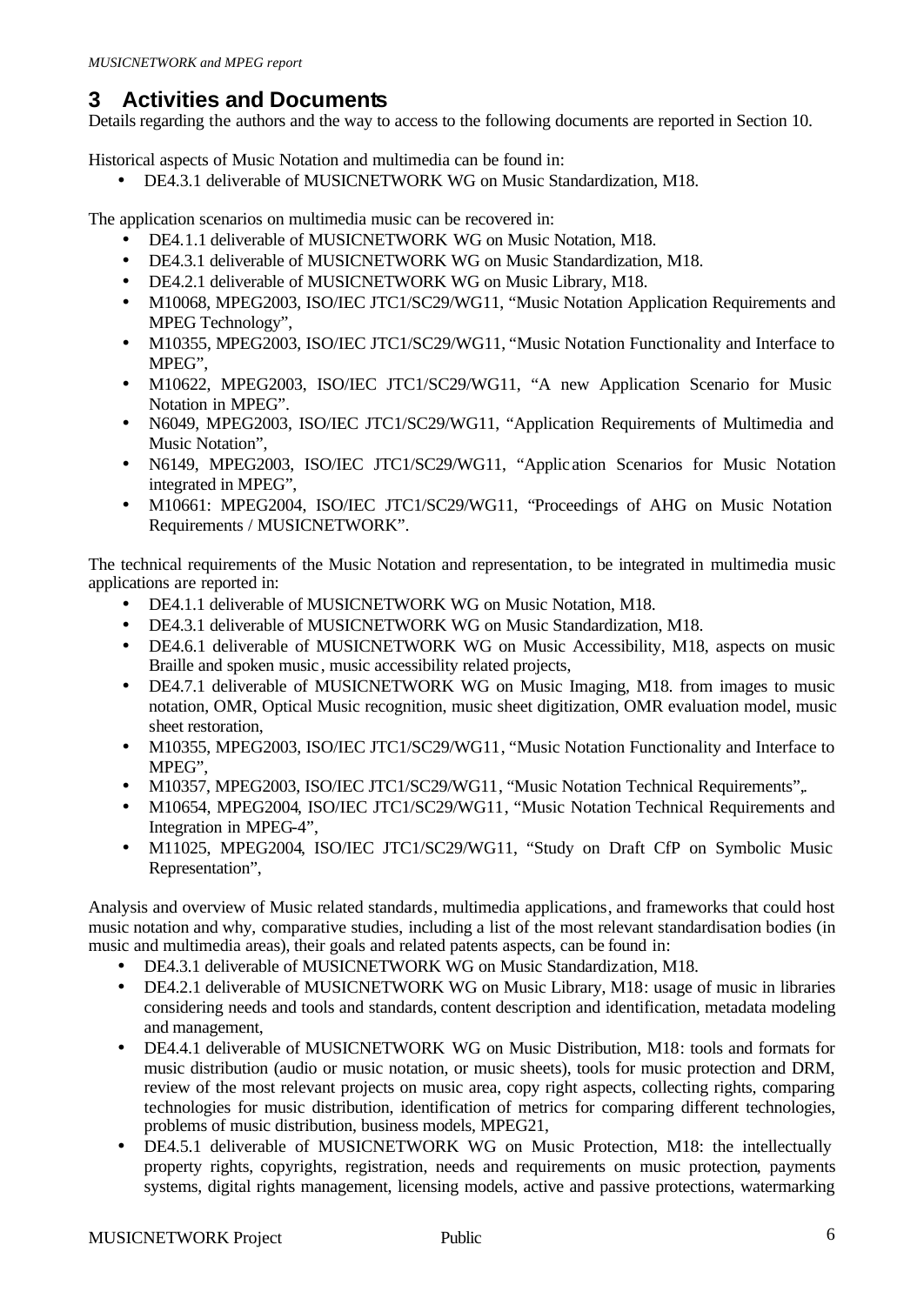and fingerprinting, business models, content description and identification, encryption and decryption, standardization activities in the area of protection, DRM technology providers.

The analysis of the state of the art on music notation, comparison among different XML music notation formats and models, metrics for the comparison of music notation models, comparison among those models in managing integration with multimedia, relevant problems of the present notation and models when are used in multimedia application can be recovered in:

- DE4.1.1 deliverable of MUSICNETWORK WG on Music Notation, M18.
- DE4.2.1 deliverable of MUSICNETWORK WG on Music Library, M18.
- DE4.6.1 deliverable of MUSICNETWORK WG on Music Accessibility, M18
- M11019, MPEG2003, ISO/IEC JTC1/SC29/WG11, "Draft Evaluation Criteria for Assessing SMR Proposals",
- M11021, MPEG2004, ISO/IEC JTC1/SC29/WG11, "Examples of Matching SMR aspects and available technologies",
- M11025, MPEG2004, ISO/IEC JTC1/SC29/WG11, "Study on Draft CfP on Symbolic Music Representation",
- M11307, MPEG2004, ISO/IEC JTC1/SC29/WG11,"Proposed SMR Evaluation Model and Procedure",

The requirements regarding multimedia music applications in MPEG can be recovered in:

- DE4.1.1 deliverable of MUSICNETWORK WG on Music Notation, M18.
- DE4.6.1 deliverable of MUSICNETWORK WG on Music Accessibility, M18.
- M9731, MPEG2003, ISO/IEC JTC1/SC29/WG11, "Proposal for Music Notation Modeling and its Integration within MPEG-4 and MPEG-7",
- N6689, MPEG2004, ISO/IEC JTC1/SC29/WG11, "Call for Proposals on Symbolic Music Representation", The requirements reported in this documents are a concise version with respect to those reported and described in the above mentioned MUSICNETWORK deliverable.

The suggestions about how to integrate music notation/representation into MPEG can be recovered in:

- DE4.1.1 deliverable of MUSICNETWORK WG on Music Notation, M18.
- M9731, MPEG2003, ISO/IEC JTC1/SC29/WG11, "Proposal for Music Notation Modeling and its Integration within MPEG-4 and MPEG-7",
- N6457, MPEG2004, ISO/IEC JTC1/SC29/WG11, "Draft Call for Proposals for Symbolic Music Representation",
- M10654, MPEG2004, ISO/IEC JTC1/SC29/WG11, "Music Notation Technical Requirements and Integration in MPEG-4",
- M11022, MPEG2004, ISO/IEC JTC1/SC29/WG11, "Graphic functionality in MPEG-4 and Symbolic Music Representation",
- M11354, MPEG2004, ISO/IEC JTC1/SC29/WG11, "MPEG-4 and SMR: report on available functionality for graphics",
- N6689, MPEG2004, ISO/IEC JTC1/SC29/WG11, "Call for Proposals on Symbolic Music Representation",
- N6690, MPEG2004, ISO/IEC JTC1/SC29/WG11, "DRAFT SMR Evaluation Procedure",
- N6812, MPEG2004, ISO/IEC JTC1/SC29/WG11, "SMR Evaluation Model and Procedure",

# **4 The time report of the activity performed**

The purpose of the activity of MUSICNETWORK in MPEG is to integrate Music Notation in MPEG. The activity started in May 2003 (month 10), with the elaboration of a joint proposal for the MPEG meeting in July 2003, in Trondheim. The MPEG group has agreed on setting up an Ad Hoc Group, which is, in MPEG parlance, a specific group aimed to study a particular topic, in that particular case the Music Notation and its possible integration in MPEG. A mailing list (a reflector in MPEG parlance) has been set-up, together with a web site to support the activity. The chairs of this AHG have been designed by the MPEG to be Paolo Nesi (chair also of MUSICNETWORK) and G. Zoia of EPFL, Switzerland.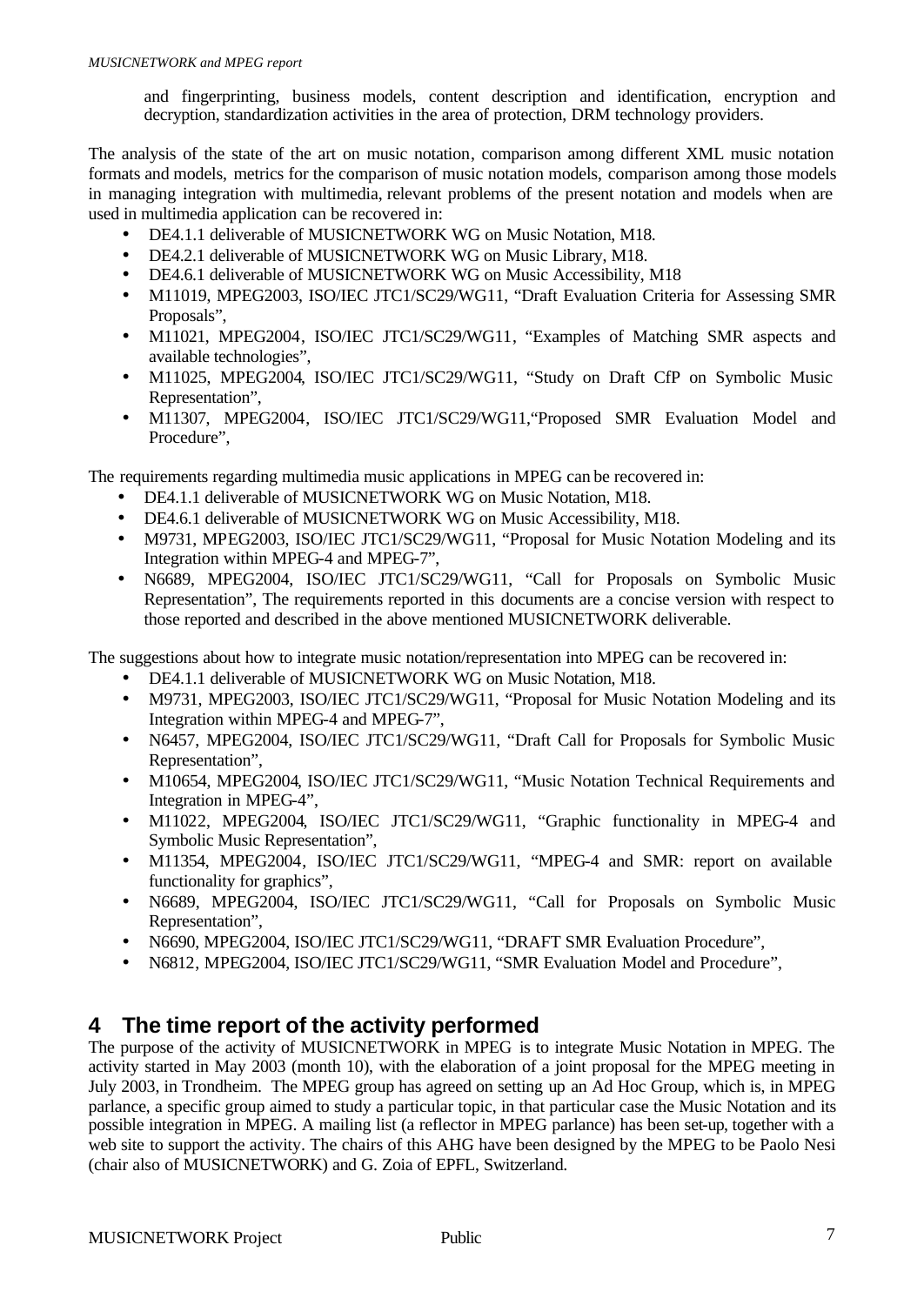During the whole process, a number of intermediate documents have been produced: user's scenarios, intermediate reports, and requirements. All these documents are available on the Web site and have been mentioned above.

Finally, several workshops dedicated to a common coordination in elaborating requirements starting from those of general applications for multimedia music and Music Notation have been organised. In the same activity, the requirements of integrating music notation in MPEG-4 have been obtained. These meetings have been organised to co-locate with MPEG and/or MUSICNETWORK open workshops.

# **5 Expressions of Interests**

A request for Expressions-of-Interest (EoI) has been produced, in order to show the interests of music community in this topic . A wide range of EoI has been received, from the academic sectors as well as from industries. From the academic world, EoI have been received from institutions including libraries, research centres and universities. From industries, EoI have been received from companies dealing with audio processing (automatic generation of scores from audio), or dealing with optical recognition of music scores, or even dealing with e-learning and education.

18 EOIs have been received

……….omissis………. The list has been omitted in this public version for privacy reasons……… ……….omissis……….

Other companies interested in this activity and participating to the general discussion (either by participation to the Munich meeting or to the previous MUSICNETWORK meetings related to the AHG activity), which may be interested in a call for proposals include:

……….omissis……….

The list has been omitted in this public version for privacy reasons……… ……….omissis……….

and many many others of some 300 qualified companies, and institutions, which are participating the activities of the MUSCINETWORK.

## **5.1 Global List of People and Companies Involved**

The following list only consists of some of the active participants. It includes people who have attended MUSICNETWORK meetings/events which are oriented at the Music notation and related to the activity with SMR in MPEG. In addition, it also includes a list of the companies that are subscribed to the reflector. This list is not public. This document will be made public after removing the list of people involved and their affiliations.

……….omissis………. The list has been omitted in this public version for privacy reasons……… ……….omissis……….

## **6 Activity Evolution and reporting on meetings**

The activities coordinated for the integration of Music Notation/Representation in MPEG can be summarized in chronological order according to the following activities. Sections are organized on the basis of periods or meetings.

#### **6.1 May-July 2003**

• elaboration of a proposal (an input document) on the integration of Music Notation into the MPEG framework for the  $65<sup>th</sup>$  MPEG meeting: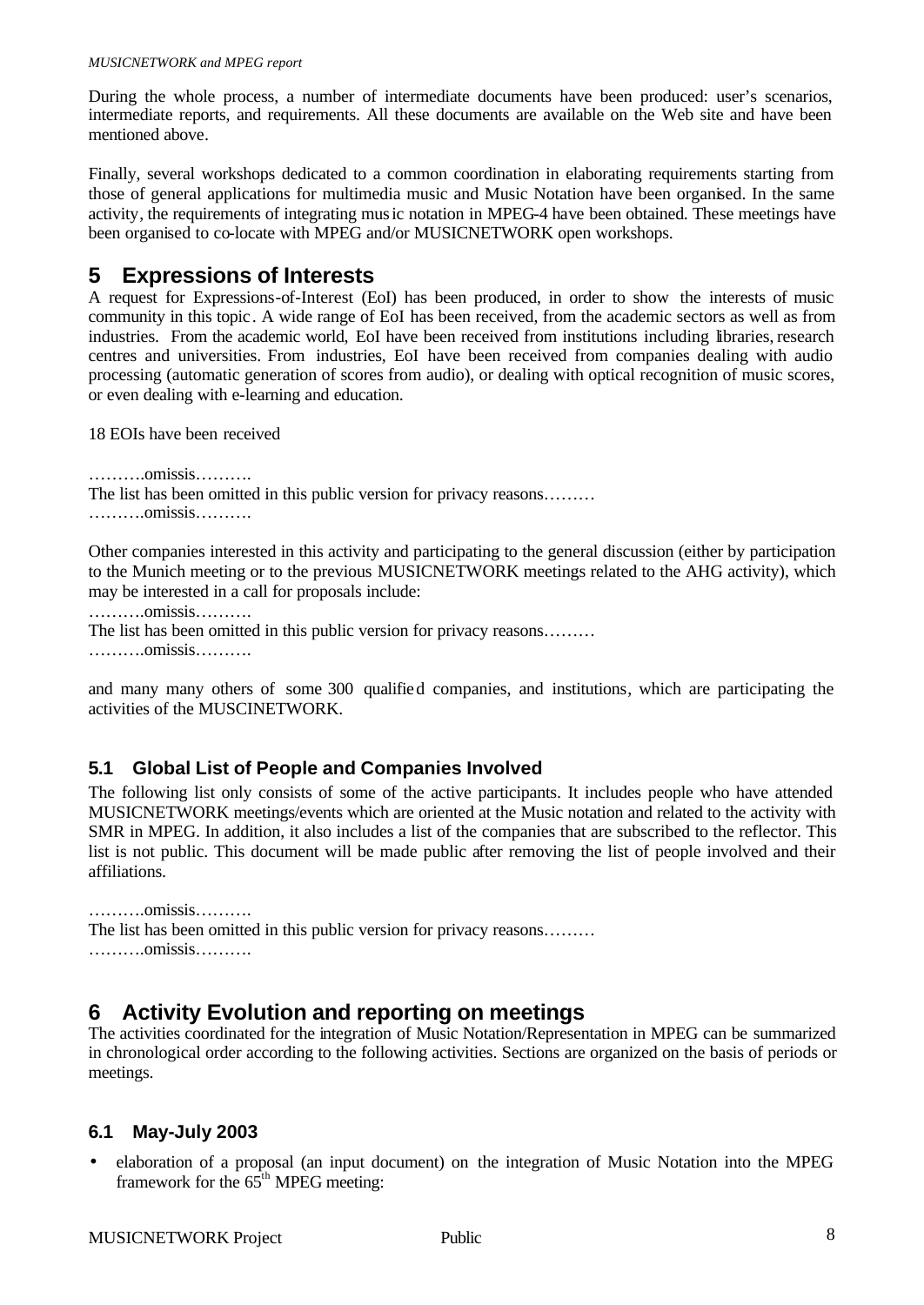- Production and presentation of document **M9731, MPEG2003, ISO/IEC JTC1/SC29/WG11.**
- Participation of P. Nesi and J. Barthelemy at the  $65<sup>th</sup>$  MPEG meeting (Trondheim, NO) which established the Ad-Hoc group on Music Notation Requirements.
- We presented the document mentioned above
- We obtained to create an AHG (ad hoc group) of MPEG on Music Notation. MPEG identified as chairs of the AHG P. Nesi (chair of MUSICNETWORK) and G. Zoia (EPFL, already worked on MPEG-4).
- The mandate posed by the MPEG Audio chair to the AHG has on Music Notation was the following.

| N5894    | AHG on Music Notation Requirements                                           |  |  |
|----------|------------------------------------------------------------------------------|--|--|
| Mandate: | <b>Describe Music Notation applications</b>                                  |  |  |
|          | Develop Requirements for Music Notation modeling based on these applications |  |  |
|          | Assess how these requirements can be met with existing MPEG technology and   |  |  |
|          | highlight possibly missing technology                                        |  |  |
|          | Solicit industry input to the ongoing activity                               |  |  |

#### **6.2 2 nd Open Workshop MUSICNETWORK, September 2003**

A full description of the activities held at the second open workshop has been included into the DE7.1.1, which is an official deliverable of MUSCINETWORK.

The WWW links of the event with the program and other details are:

http://www.interactivemusicnetwork.org/events/notation\_workshop\_2003.html http://www.interactivemusicnetwork.org/events/Second\_OpenWorkshop\_2003/programme\_openworkshop 2003.html

http://www.interactivemusicnetwork.org/wg\_notation/documents.html?l\_s=struttura&gruppo=106&order\_b y=data&asc\_desc=asc

During the workshop the attendees of the workshop have

- Identified and discussed the most important aspects of music notation formats with a particular attention to the structural aspects, requirements for music notation formats, XML usage, context, process of standardization, etc.
- Taken the decision to start with the production of a document modeling requirements and then producing a sort of commonly accepted standard in collaboration with standard bodies. The main results are the activities started with MPEG and OASIS

## **6.3 August-October 2003**

- discussions on the reflector and preparation of input document on Music Notation Application Requirements for the 66<sup>th</sup> MPEG meeting.
- The work of this group is reflected in approximately 120 emails that were exchanged among the 65 subscribers of the mn-mpeg email reflector, including 34 subscribers from industry.
- The general discussion on Music Notation Requirements has been very active during the first part of the AHG; it has slowed down slightly in the second part mainly due to the event of the MUSICNETWORK Workshop (September 13-15) where these topics were discussed in an audience of about 40 people , and most probably, the imminent deadline for the second call of the  $6<sup>th</sup>$  European framework. The discussion has been initially focused on fundamental issues related to Music Notation and MPEG, after that it shifted to basic application scenarios and requirements for the integration of music notation into multimedia frameworks. Detailed results about this discussion have been reported in document **M10068**: "Music Notation application requirements and MPEG technology".
- production and presentation of document **M10068, MPEG2003, ISO/IEC JTC1/SC29/WG11.**
- participation of P. Nesi at the 66<sup>th</sup> MPEG meeting (Brisbane, AU), to present the document mentioned above, to convince MPEG in accepting music notation to be included in the standard, on the basis of the functionalities needed and their innovation.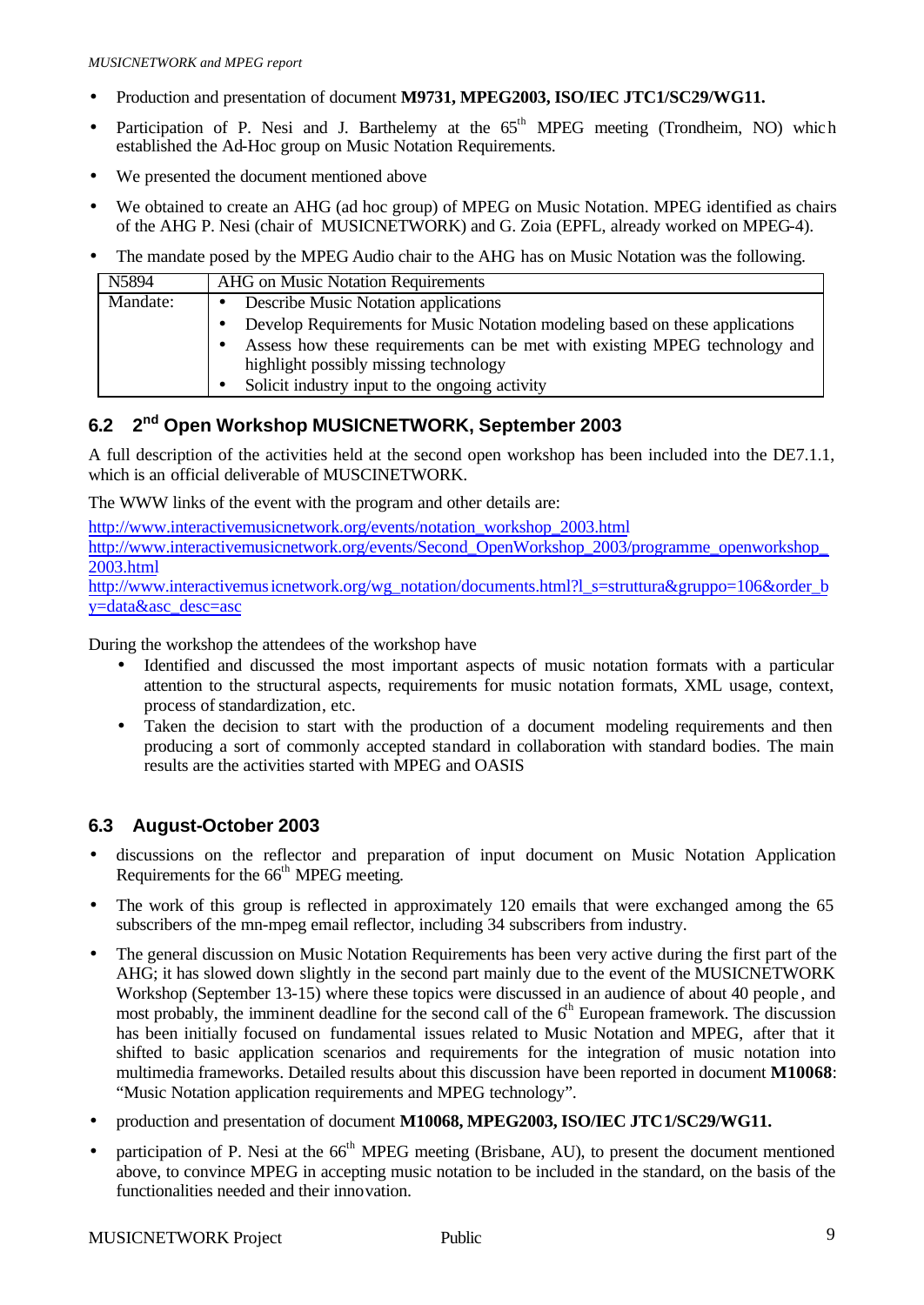• At the meeting, it was decided to continue the work on requirements, passing from application requirements to specific technical requirements. The following mandate was posed by the MPEG Audio chair to the AHG on Music Notation:

| 6030     | AHG on Music Notation Requirements                                                                                                           |  |  |  |  |  |
|----------|----------------------------------------------------------------------------------------------------------------------------------------------|--|--|--|--|--|
| Mandate: | Describe technical requirements for Music Notation format (i.e.<br>coded<br>$\bullet$<br>representation) and decoder.                        |  |  |  |  |  |
|          | Assess how these requirements can be met with existing MPEG technology and<br>$\bullet$<br>identify missing technology                       |  |  |  |  |  |
|          | Describe the system architecture that supports integration of the Music Notation<br>$\bullet$<br>decoder with existing MPEG technology.      |  |  |  |  |  |
|          | Verify that proposed requirements and system architecture satisfy the commonly<br>$\bullet$<br>used formats for and usage of Music Notation. |  |  |  |  |  |
|          | Solicit industry input to the ongoing activity<br>$\bullet$                                                                                  |  |  |  |  |  |

• As a first result, we obtained the publication of an official document of ISO MPEG stating that some requirements and functionalities were missing in MPEG. Please refer to document **N6049, MPEG2003, ISO/IEC JTC1/SC29/WG11 which is referred in the bibliography and available via the web site**. The document contains the applications requirements and some details regarding missing functionalities in MPEG what could be satisfied by adding Music Notation in the MPEG environment.

#### **6.4 November-December 2003**

- discussions on the reflector and preparation of two input documents on Music Notation Application Requirements and integration of Music Notation into the MPEG framework for the  $67<sup>th</sup>$  MPEG meeting.
- The work of this period is reflected in more than 90 emails that were exchanged among the 94 subscribers of the *mn-mpeg* email reflector with about 53 from the industry. A proposed meeting to be held in Florence has not been confirmed.
- The general discussion on Music Notation Requirements has been active throughout the whole duration of the period; a relative majority of messages has been coming from subscribers active in the music and music publishing domain, the rest from subscribers more active in multimedia and MPEG. The main discussion has been focused on both basic issues related to Music Notation formats and to application scenarios and requirements for the integration of music notation into multimedia frameworks. Detailed results about this discussion are reported in document m10357: "Music Notation Technical Requirements".
- The general discussion on the MPEG technology and the interface to the MPEG-4 System Architecture (mandates 2 and 3) has been active as well throughout the whole duration of the period; messages have been coming from subscribers active in the music and music publishing domain and in similar amount from subscribers more active in multimedia and MPEG. The discussion has been focusing on editing/interaction requirements for music notation, on general issues related to MPEG-4 Architecture and related features, and finally on possible interface (nodes) and bitstream definition in the context of MPEG. A major attention to MPEG-4 has been noticed, whereas further integration with MPEG-7/-21 has been also considered. Detailed results of this topic are reported in document m10355: "Music Notation Functionality and Interface to MPEG".
- In the final part of its work, the group has solicited expressions of interests to the ongoing activity as informal letter to the AHG chairs or as formal input to MPEG. Three informal EoI have been received from the following companies:

The list has been omitted in this public version for privacy reasons………

……….omissis……….

- A more concrete form of support has not been possible, probably due to the short time. Official positions and contributions (with presence of representatives) are expected for the next meeting.
- production and presentation of document **M10355,** MPEG2003, ISO/IEC JTC1/SC29/WG11 **(**Recommendations about Music Notation and its interface to MPEG technology), and of **M10357,**

<sup>……….</sup>omissis……….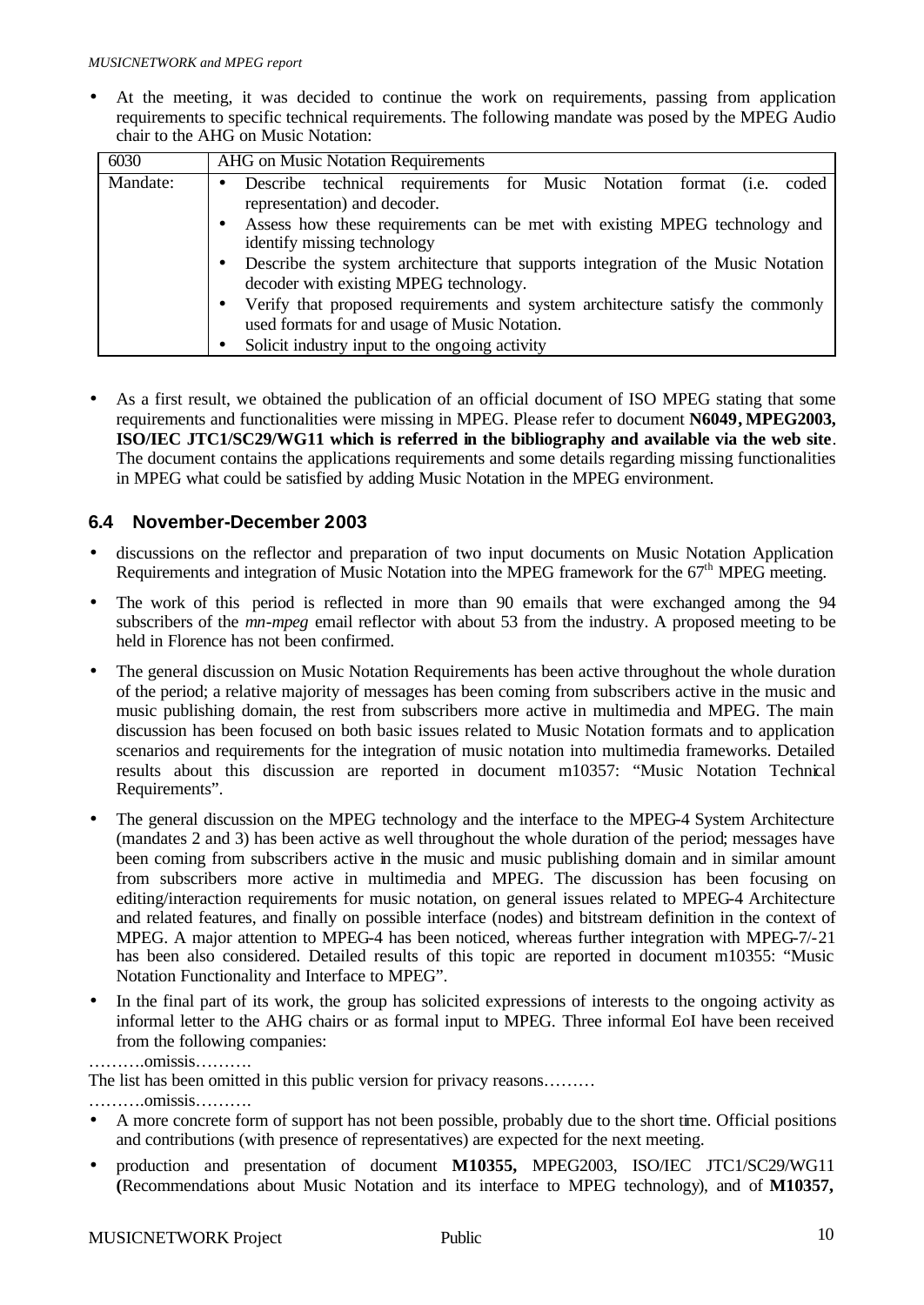**MPEG2003,** ISO/IEC JTC1/SC29/WG11 (Recommendations about Music Notation applications, requirements and format).

- participation by G. Zoia at the  $67<sup>th</sup>$  MPEG meeting (Waikoloa, Hawaii, USA) in which was decided to continue the work to have more information and arriving at preparing a Call for Technology for creating a task into MPEG and thus an integration into the standard of the Music Notation.
- The mandate posed by the MPEG Audio chair to the AHG has on Music Notation was the following.

|          | <b>AHG</b> on Music Notation Requirements                                                                                                                                                                                                                                                                                                                                                                                                                                                                                                                                                        |  |  |  |
|----------|--------------------------------------------------------------------------------------------------------------------------------------------------------------------------------------------------------------------------------------------------------------------------------------------------------------------------------------------------------------------------------------------------------------------------------------------------------------------------------------------------------------------------------------------------------------------------------------------------|--|--|--|
| Mandate: | Progress and finalize technical requirements for Music Notation format (i.e. coded<br>$\bullet$<br>representation) and decoder.<br>Describe the system and interaction requirements to support integration of the Music<br>Notation decoder into existing MPEG technology.<br>Verify that proposed requirements and system architecture satisfy the commonly<br>$\bullet$<br>used formats for and usage of Music Notation.<br>Progressively submit the requirement document to companies interested in<br>$\bullet$<br>multimedia and music to solicit input and collect expressions of interest |  |  |  |
|          | Produce additional descriptions of application scenarios to exemplify<br>functionality of Music Notation integrated with MPEG tools                                                                                                                                                                                                                                                                                                                                                                                                                                                              |  |  |  |

• As a result we obtained the publication of an official document of ISO MPEG stating that some requirements and functionalities were missing in MPEG. Please refer to document **N6149, MPEG2003, ISO/IEC JTC1/SC29/WG11 which is referred in the bibliography and also available accessible via the web site**. The document contained the applications requirements and scenarios and some details regarding missing functionalities in MPEG that could be satisfied by adding Music Notation in the MPEG environment.

#### **6.5 January-March 2004**

- discussions on the reflector and preparation of a input document on Music Notation Application Requirements and integration of Music Notation into the MPEG framework for the 68<sup>th</sup> MPEG meeting in Munich.
- The work of this period is mainly divided in two different phases; 1) work done through the reflector generated more than 100 emails that were exchanged among the 118 subscribers of the *mn-mpeg* email reflector, with about the half of the subscribers from the industry; 2) the meeting held in Munich during two full days March 13-14, co-located with the  $3<sup>rd</sup>$  MUSICNETWORK workshop.
- The general discussion on Music Notation Requirements and interface to MPEG has been active throughout the whole duration of the period; messages were almost equally divided between those coming from subscribers active in the music and music publishing domain, and those from subscribers more active in multimedia and MPEG. The discussion threads have been focused on both basic issues related to Music Notation formats and to application scenarios and requirements for the integration of music notation into multimedia frameworks and MPEG. Detailed results about this discussion are reported in input documents m10622, and especially 10654: "Music Notation Technical Requirements and integration in MPEG". Further discussion was focused on integration with MPEG-7/-21. Finally, a thread was dedicated to the organization and logistics of the meeting in Munich.
- A very active discussion took place about new possible application scenarios involving both music notation and MPEG standards. One main scenario that was discusses on the mailing list was about the "Synthetic Opera" scenario, which generated input document M10622. Other application scenarios have been presented as input to the meeting (included in M10661) and reviewed during the AHG meeting; see section 6 for details.
- Organisation of the  $3<sup>d</sup>$  MUSICNETWORK workshop/Ad-hoc Group meeting co-located with the 68<sup>th</sup> MPEG meeting, in the AHG meeting the requirements were refined and discussed with the Music Notation and MPEG experts. In the meeting it was decided to change the AHG name to "Symbolic Music Representation" because the term "Music Notation" was felt to be too restrictive.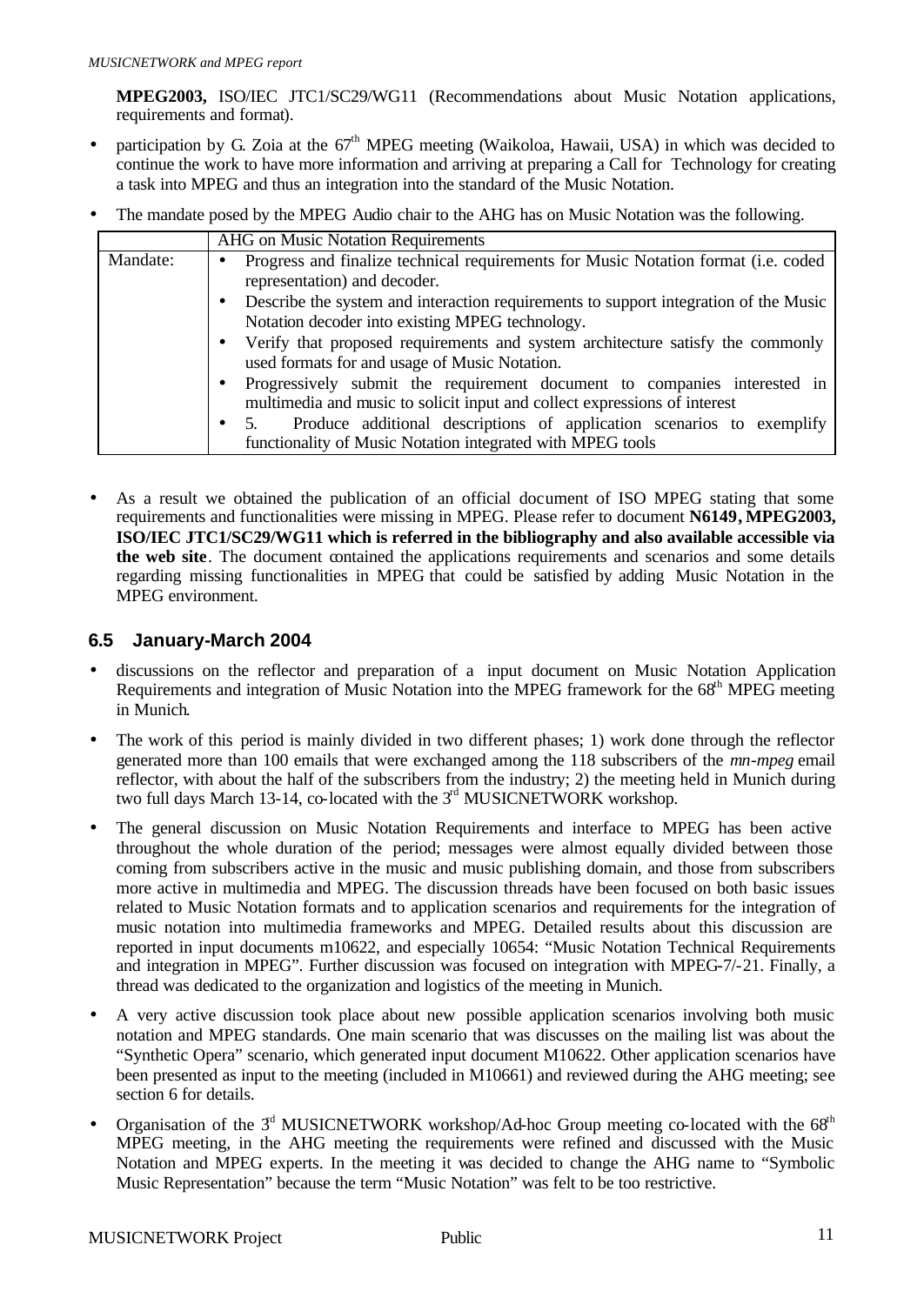- participation to the  $68<sup>th</sup>$  MPEG meeting (Munich, DE) in which a draft call for proposal for Symbolic Music Representation was produced.
- **Presentation of M10654, MPEG2004, ISO/IEC JTC1/SC29/WG11,** "Music Notation Technical Requirements and Integration in MPEG-4",
- integration of results of MUSICNETWORK workshop on Music Libraries and MPEG in documents produced by AHG on music notation.
- M10568, **MPEG2004, ISO/IEC JTC1/SC29/WG11,** "Proposal for Music Instrumentation and WeightedScales Descriptors and Descriptor Scheme", Jerome Barthelemy, Benoit Meudic, Marc Texier, as a result of the workshop on Music Libraries and MPEG mentioned above.
- The mandate posed by the MPEG Audio chair to the AHG has on Music Notation was the following.

| N6460    | AHG on Symbolic Music Representation                                                                                                                                                                 |
|----------|------------------------------------------------------------------------------------------------------------------------------------------------------------------------------------------------------|
| Mandate: | Progress and consolidate the draft CfP on Symbolic Music Representation.                                                                                                                             |
|          | Verify that the proposed draft CfP requirements and system architecture satisfy all                                                                                                                  |
|          | of the common application scenarios integrating Symbolic Music Representation                                                                                                                        |
|          | and other multimedia content.                                                                                                                                                                        |
|          | Submit the draft CfP document to companies and institutes interested in multimedia<br>and music to solicit input and collect information on additional suggested test<br>methodologies and material. |
|          | Further investigate MPEG available technology (with Systems and SNHC experts)<br>concerning the control of the playback speed change in an MPEG-4 multimedia                                         |
|          | scene.                                                                                                                                                                                               |

**·** As a result we obtained the publication of an official document of ISO MPEG **N6457, MPEG2004, ISO/IEC JTC1/SC29/WG11** presenting to the public at world-wide level a call entitled "Draft Call for Proposals for Symbolic Music Representation".

#### **6.6 3** 3<sup>rd</sup> Open Workshop of MUSICNETWORK co-located with MPEG AHG Meeting

At the  $3<sup>rd</sup>$  Open workshop of MUSCINETWORK (also AHG Meeting of MPEG SMR) in Munich, March 13th and 14th. The MUSICNETWORK coordinated the workshop and the activity.

The WWW links of the event with the program and other details are:

http://www.interactivemusicnetwork.org/events/Third\_OpenWorkshop\_2004/MUSICNETWORK-OW-March-2004-Description-v1-4-clean.htm

38 experts participated the event. After the introduction by the AHG chairs, the group was divided into two separate task groups, the first group mainly focused on music notation formats and requirements for the format itself and the integration into MPEG (MPEG-4 mainly); the second group mainly concentrated on issues more related to MPEG-7 and MPEG-21, particularly on metadata and descriptors related to music, and DRM.

The table below represents the schedule of the AHG meeting.

#### **Meeting Schedule**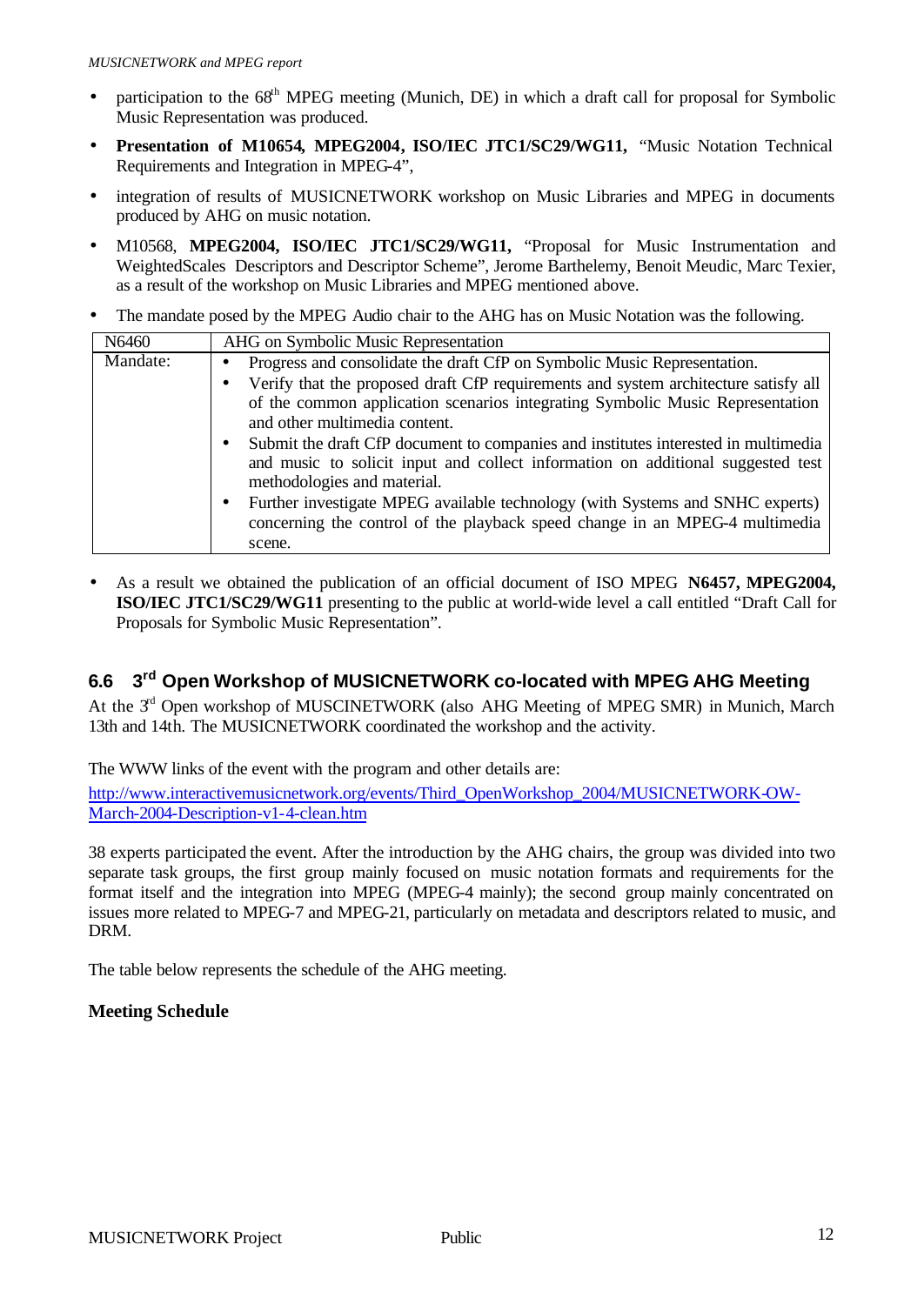|       | 13th March 2004           |                                      | 14th March 2004          |                                              |  |  |
|-------|---------------------------|--------------------------------------|--------------------------|----------------------------------------------|--|--|
|       | Room1                     | $\mathcal{D}_{\cdot}$<br>Room        | Room1                    | $\mathfrak{D}$<br>Room                       |  |  |
|       | Music Notation            | <b>Music</b><br>Metadata,            | Music<br>Notation        | Music<br>Metadata<br>and                     |  |  |
|       | and decoding in           | Protection<br>and                    | and decoding in          | MPEG-7                                       |  |  |
|       | <b>MPEG</b>               | Distribution in MPEG-                | <b>MPEG</b>              |                                              |  |  |
|       |                           | 7 and MPEG-21                        |                          |                                              |  |  |
| 9:00  |                           | Open, General overview, scope of the |                          | Shorted overview and summary of the previous |  |  |
|       | meeting, P. Nesi, G. Zoia |                                      | day                      |                                              |  |  |
| 10:00 | Section: Music            | MPEG-21 and Music:                   | Section:<br><b>Music</b> | MPEG-7<br>Music:<br>and                      |  |  |
|       | <b>Notation</b>           | Status quo and possible              | <b>Notation formats</b>  | Applications, Examples and                   |  |  |
|       | Application               | improvements                         |                          | Scenarios, actual state in                   |  |  |
|       | <b>Scenarios</b>          | (Protection, DRM and                 |                          | the domain                                   |  |  |
|       |                           | Distribution)                        |                          |                                              |  |  |
| 11:30 |                           | MPEG-21 and Music:                   | Requirements<br>of       | MPEG-7<br>Music:<br>and                      |  |  |
|       |                           | Applications, Examples               | Music notation and       | Applications, Examples and                   |  |  |
|       |                           | and Scenarios                        | decoder                  | Scenarios<br>for<br>new                      |  |  |
|       |                           |                                      |                          | applications                                 |  |  |

| Lunch |                             |                                          |                              |                                         |
|-------|-----------------------------|------------------------------------------|------------------------------|-----------------------------------------|
| 14:00 | Requirements of MPEG-21     | Music:<br>and                            | Music<br>notation            | <b>MPEG</b><br>Contributing to          |
|       | Music notation Requirements | for                                      | Integration<br>and           | requirements<br>MPEG7,                  |
|       | and decoder                 | Protection<br>and                        | with MPEG                    | music description                       |
|       |                             | <b>Distribution</b><br>(Producers,       |                              |                                         |
|       |                             | Music<br>Distributors,                   |                              |                                         |
|       |                             | Libraries, etc.)                         |                              |                                         |
| 16:00 | notation<br>Music           | music:<br>MPEG-7<br>and                  |                              | Review and completion of the MPEG draft |
|       |                             | and Integration music libraries specific |                              | Call for Technology/Proposal on Music   |
|       | with MPEG                   | practices                                | <b>Notation and Decoding</b> |                                         |

*1. Task Group on music notation format and integration with MPEG-4* Input documents reviewed by the task group:

- **M10622, MPEG2004, ISO/IEC JTC1/SC29/WG11: A New Application Scenario for Music Notation in MPEG.** This document presented the "synthetic opera" application scenario, introducing new requirements in terms of interaction with other media, including visual SNHC, and in terms of content protection (MPEG-4 IPMP/IPMPX).
- **M10661, MPEG2004, ISO/IEC JTC1/SC29/WG11: Proceedings of AHG on Music Notation Requirements / MUSICNETWORK**. This document includes all together, most of the contributions by the different experts; it includes further examples of music notation related applications and examples of music notation XML formats and tools.
- **M10654, MPEG2004, ISO/IEC JTC1/SC29/WG11: Music Notation Technical Requirements and Integration in MPEG-4**. This document contains a first draft of requirements for music notation and its integration in MPEG. A refined version containing the results of the discussion during this AHG has been uploaded to the MPEG site at the end of the AHG meeting (6pm on Sunday).

The greatest part of the discussion took place about technical requirements. Different classes of requirements have been identified, proposed and discussed, starting from general requirements and integration with MPEG down to more specific symbolic music representation requirements. Requirements have been divided in core and non-core, exact and effective wording has been investigated as far as possible , exhaustively. See in Annex 2 the detailed list of contributions discussed in this session.

A fundamental discussion also took place about the exact name to be given to the technology the group was dealing with. Music notation is viewed as too restricted in scope as terminology. A more suitable title, "symbolic music representation" was proposed and accepted. The AHG proposes therefore to change the identification of both the task and AHG in this way.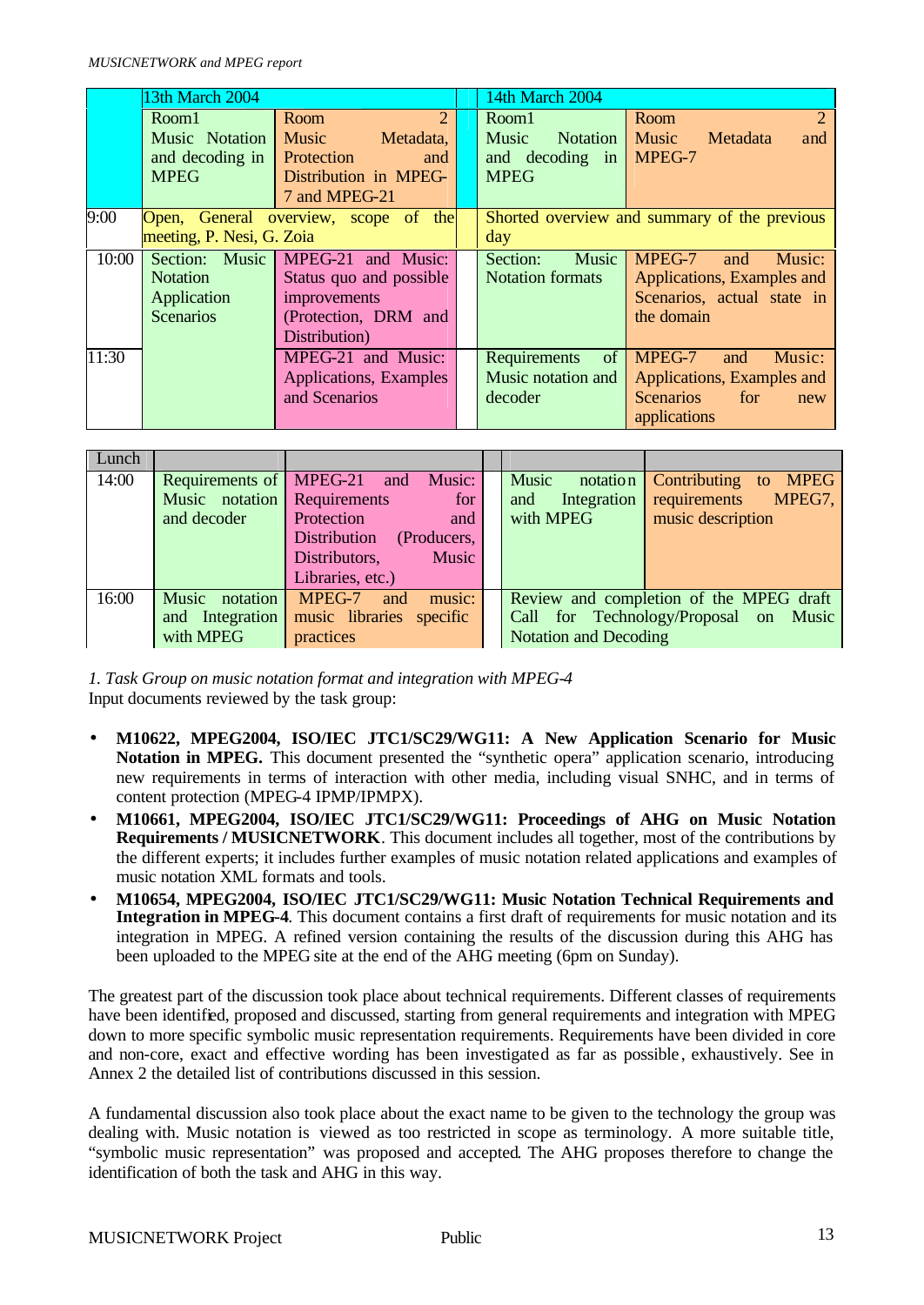*2. Task Group on Music Metadata, Protection and Distribution in MPEG-7 and MPEG-21*

A first session was dedicated to the MPEG-7 presentations and discussions followed by an MPEG-7 analysis. The main points are summarized as followed:

#### **Strengths**

- New possibilities of music representation/description
- Share and build up knowledge about how to develop metadata in an interoperable way
- Interoperability beyond (partners of) a specific project
- Relation to automatic extraction of information/metadata
- Agreements on cataloguing/classification issues (e.g. by profiling -> instrumentation)
- Framework for using and improving standards for applications instead of starting from scratch

' Paves the way to standardize benchmarking for intelligent applications involving multimedia metadata and search/retrieval (better possibilities to compare results)

#### **Weaknesses**

- Missing symbolic representation, or at least missing bi-/multi-directional connection between symbolic representation and realization (no cross-reference to scores, thus no possibility to connect MPEG-7 metadata to the score)

- Score-based similarity search etc. still more reliable than audio-based similarity search

- Over-/underspecified descriptors (e.g. "author" leaves out most roles of persons involved in the creation of a multi-faceted music object, such as arranger, conductor etc.)

- What's bridging the gap between low-level and high-level descriptors in order to obtain a useable kind of information about music?

- Automated metadata generation will not be able to replace manual cataloguing and classification for quite a while

- Complexity/size of the standard makes validation hard (10000 lines of XML code needed for the validation of 10 lines); need for XML scheme subsets

- IP status of MPEG-7: unclear licensing conditions for the use of MPEG-7 in applications

#### **Opportunities**

- New services for end users/library patrons, e.g. browsing through an opera or a music video

- Additional features based on automated classification rather than on manual classification

- Multimedia as a way (e.g. for libraries) to bring heterogeneous formats and kinds of information together (e-learning, publications, ...)

- Accessing fragmentary content: splitting a single item into different chunks e.g. for music analysis

- Description as a proxy of the ..original data (legally easier P2P distribution of metadata instead of the "original" data?)

- MPEG-7 is bound to play a major role in the Semantic Web; use cases should be developed

#### **Threats**

- Missing interest from information management technology providers and users to move towards MPEG

- Difficulties in finding the initial user base

- IP problems with (automatically generated) metadata as derivative works

#### **Possible future Proposals and Contributions to MPEG-7**

Use Cases -> Requirements (-> Descriptors etc.)

- Professional performers/promoters/... looking for repertoire (duration, instrumentation, ...)

- Non-professional performers looking for repertoire (according to difficulty, tessitura, ...)

- Musicological use (analysis, ...)
- Composition (incl. orchestration)

- Music librarians (Minimum catalogue records; automatically cataloguing of MPEG files; typical patron's inquiries/usage etc.)

#### **Profiles**

- Is the SMP (Simple Metadata Profile) within MPEG-7 sufficient for music librarians?

- Is the "Bibliographic Profile" (minimum information sets) proposed to MPEG-7 sufficient for music librarians? (Profile under consideration, N6039)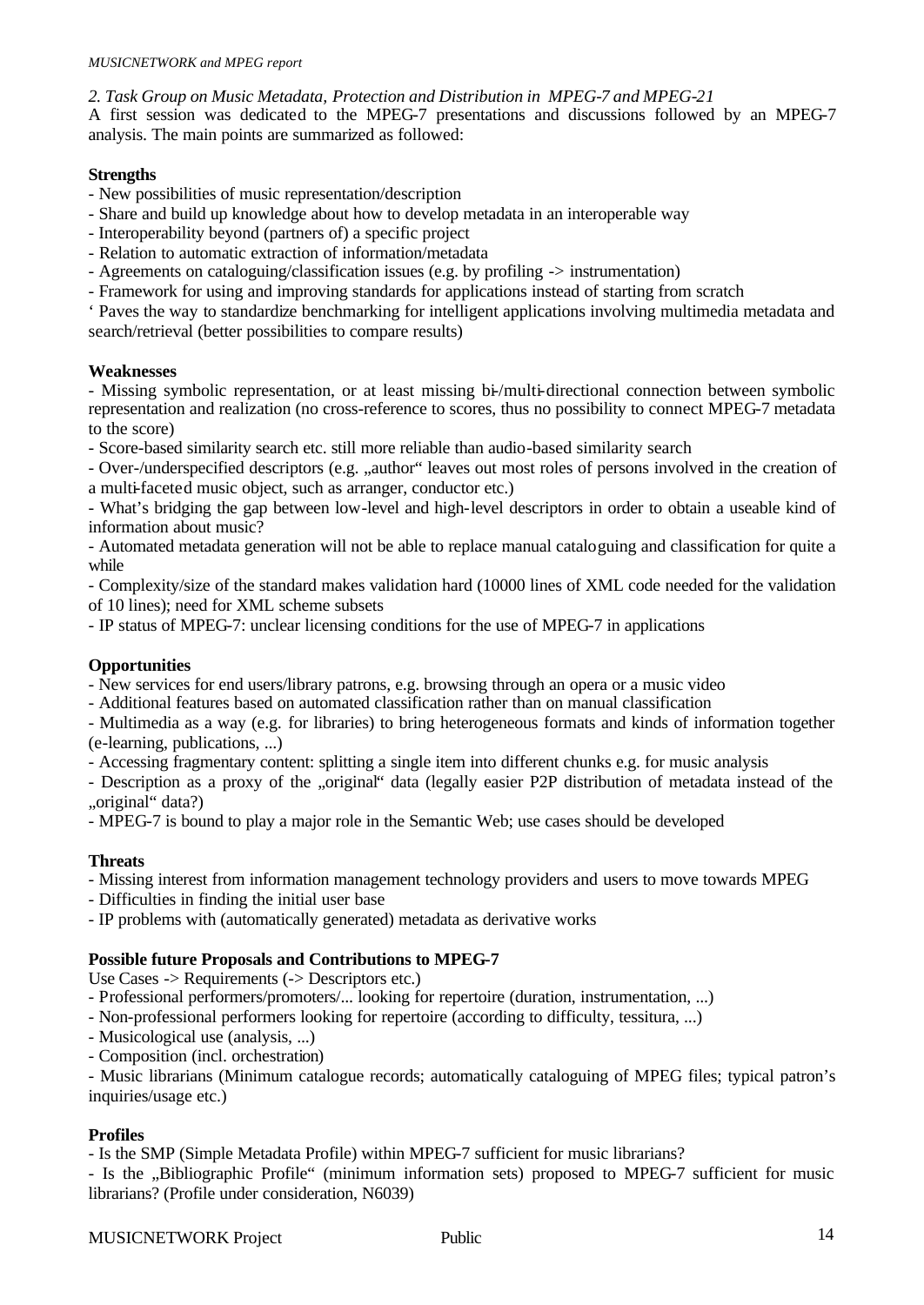#### *MUSICNETWORK and MPEG report*

- Further profiles already part of the standard:
- MPEG-7 User description profile
- MPEG-7 Core description profile (broadcasting, e-learning, courseware, ...)
- Further profiles under consideration:
- MPEG-7 Audiovisual logging profile
- MPEG-7 Simple profile (generic)
- Further profiles to be assessed/proposed?
- Music profile (incl. instrumentation, performing, listening, ...)?

#### **Integration of classification schemes**

- instrumentation, genre, performance/education (difficulty etc.)

#### **Integration of cataloguing schemes/formats**

- MODS (Metadata Object Description Schema) http://www.loc.gov/standards/mods/
- MARC (Machine-Readable Cataloging) http://www.loc.gov/marc/

- IMS LOM (Instructional Management System - Learning Object Metadata) (metadata container for elearning objects)

#### **Interoperability with library catalogues, e-learning repositories etc.**

- ZING as a means to search MPEG-7 data?
- What mapping is needed to use ZING for MPEG-7?

#### **Guidelines**

- How to use/utilize MPEG-7 as a vendor of library systems?
- How to use/utilize MPEG-7 as a library/librarian?

The sessions of the workshop dealing with MPEG-21 consisted of two parts. MUSICNETWORK participants identified possible contributions to MPEG-21 consisting in use cases and requirements. Two uses cases were discussed in detail.

Within MPEG-21 use cases are collected in N4991. The aim of this collection is a better understanding of the functionality, a high level description, and a basis for core experiments. The current available document N4991 was created in 2002. We are aware that this document will be revised during the 68th MPEG meeting. Yet, this available document was the basis for a short analysis, which showed that music distribution within MPEG-21 is either related to labels, albums, and tracks or is mainly addressing rendering rights. Furthermore, the use cases in N4991 do not consider the full content creation and distribution work flow. In addition to the fact that no use cases for music scores and related content are available this is a general lack as the full potential of MPEG-21 is really visible when considering the full workflow within these processes. Besides commercial users of MPEG-21 there are also non-commercial organizations, which can strongly benefit from MPEG-21: libraries and archives. This is obvious as their focus is on content and meta-data and their distribution and accessibility.

The potential contribution of the MUSICNETWORK to MPEG-21 is knowledge and experience of organizations and people involved in the distribution and accessibility of music and related content.

The following document was reviewed by the Task group:

• **M10568, MPEG2004, ISO/IEC JTC1/SC29/WG11, "Proposal for Music Instrumentation and WeightedScales Descriptors and Descriptor Scheme",** Jerome Barthelemy, Benoit Meudic, Marc Texier.

As a result the ISO MPEG document **N6454, MPEG2004, ISO/IEC JTC1/SC29/WG11,** "Workplan for Core Experiment on Music Instrumentation and WeightedScaleType" was approved by the MPEG group.

#### **6.6.1 Presences at the meeting, Munich, Germany, March, 2004**

……….omissis……….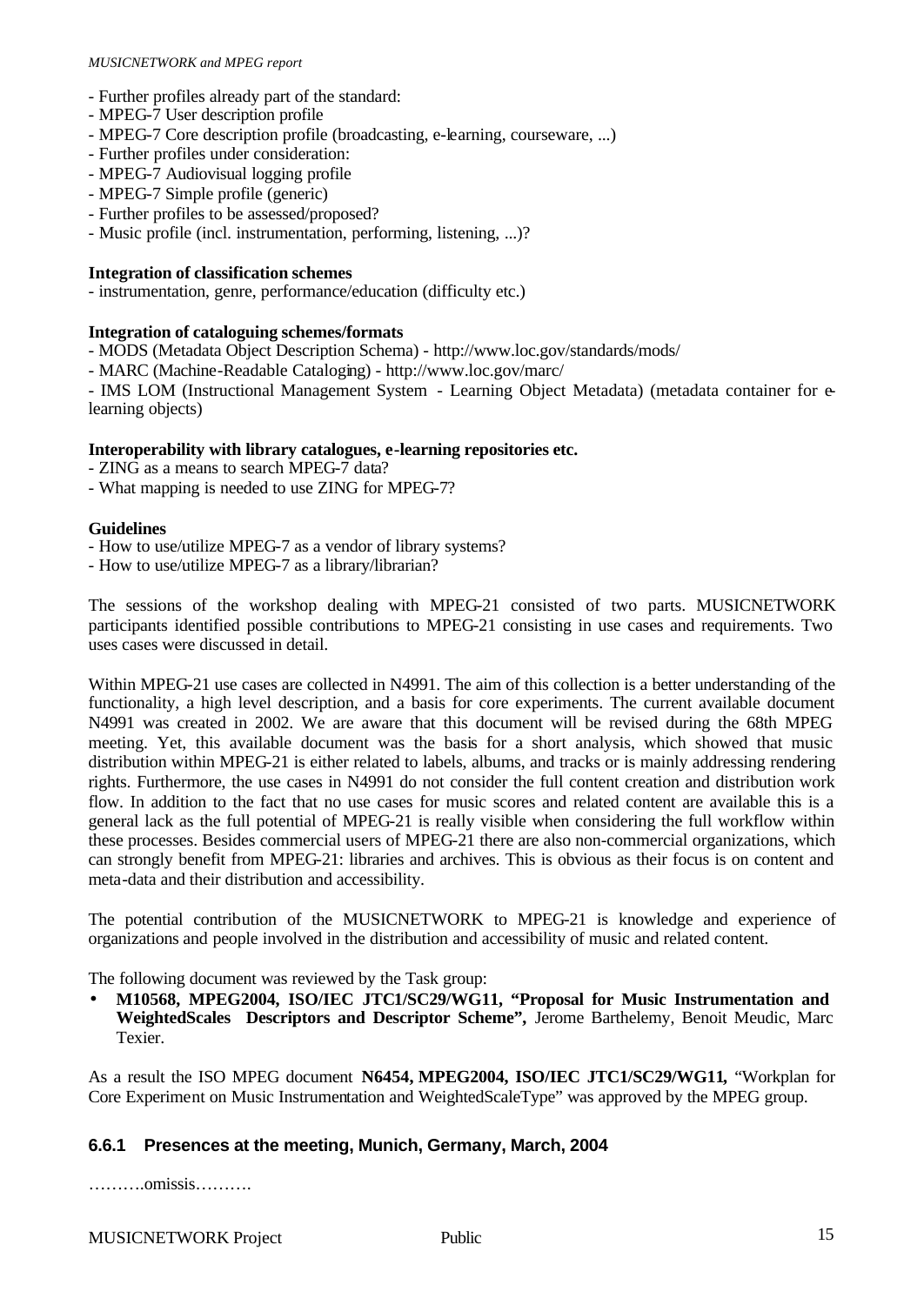The list has been omitted in this public version for privacy reasons……… ……….omissis……….

## **6.7 April-July 2004**

- discussions on the reflector and preparation of three input documents into the MPEG framework for the 69<sup>th</sup> MPEG meeting in Redmond USA. These documents have been presented by P. Nesi.
	- **1. M11019, MPEG2004, ISO/IEC JTC1/SC29/WG11,** "Draft Evaluation Criteria for Assessing SMR Proposals",
	- **2. M11021, MPEG2004, ISO/IEC JTC1/SC29/WG11,** "Examples of Matching SMR aspects and available technologies",
	- **3. M11022, MPEG2004, ISO/IEC JTC1/SC29/WG11,** "Graphic functionality in MPEG-4 and Symbolic Music Representation",
	- **4. M11025, MPEG2004, ISO/IEC JTC1/SC29/WG11,** "Study on Draft CfP on Symbolic Music Representation",

The work of this AHG mandate can be summarized by the following points;

- Dissemination activities, performed to increase visibility of the Draft Call on SMR and the related work in progress and expectations;
- Resubmission of the Draft call proposal to the most important companies of the related sectors: music editors, music formats, computer music education, etc.; This activity has been done by using the relationships and huge databases of the MUSICNETWORK, IRCAM, FNB, University of Leeds, etc.;
- work done through the email reflector with more than 180 emails exchanged and 120 subscribers, with about the half of the subscribers from the industry;
- work done at the meeting held in Redmond, the Sunday before the MPEG meeting.

Activity of dissemination has been carried out by means of the following actions:

- distribution of announcements via email on several mailing lists: MUSICNETWORK mailing list and newsletter, IRCAM mailing list and newsletter, FNB mailing list, European Commission mailing lists and newsletter, MUSICTEX mailing lists, etc.;
- distribution of a press release statement on several journals of the sector. It has been published by: International Journal of Computer Music, European Commission newsletter on paper, European Commission News on Europa, etc.;
- Submission of the draft CfP document to companies and institutes interested in multimedia and music to soliciting from them contributions/suggestions.

As a result of this activity a high number of companies have confirmed their interest and contributed to the work described in the next points.

The mandate 6667 posed by the MPEG Audio chair to the AHG has on Music Notation was the following.

| <b>Mandate:</b> To: |                                                                                                                                                                                                     |
|---------------------|-----------------------------------------------------------------------------------------------------------------------------------------------------------------------------------------------------|
|                     | Submit the CfP document to companies and institutes interested in multimedia and music to<br>solicit responses and collect information on additional suggested test material.                       |
|                     | Progress and consolidate the Draft SMR Evaluation Procedure with collection of weights and<br>discussion about their importance.                                                                    |
|                     | Continue the investigation on MPEG available technology (with Systems and SNHC experts)<br>concerning the implementation of audio and graphical aspects of SMR to produce a<br>consolidated report. |

**·** As a result we obtained the publication of an official document of ISO MPEG **N6689, MPEG2004, ISO/IEC JTC1/SC29/WG11** presenting to the public at world wide level the definitive version of the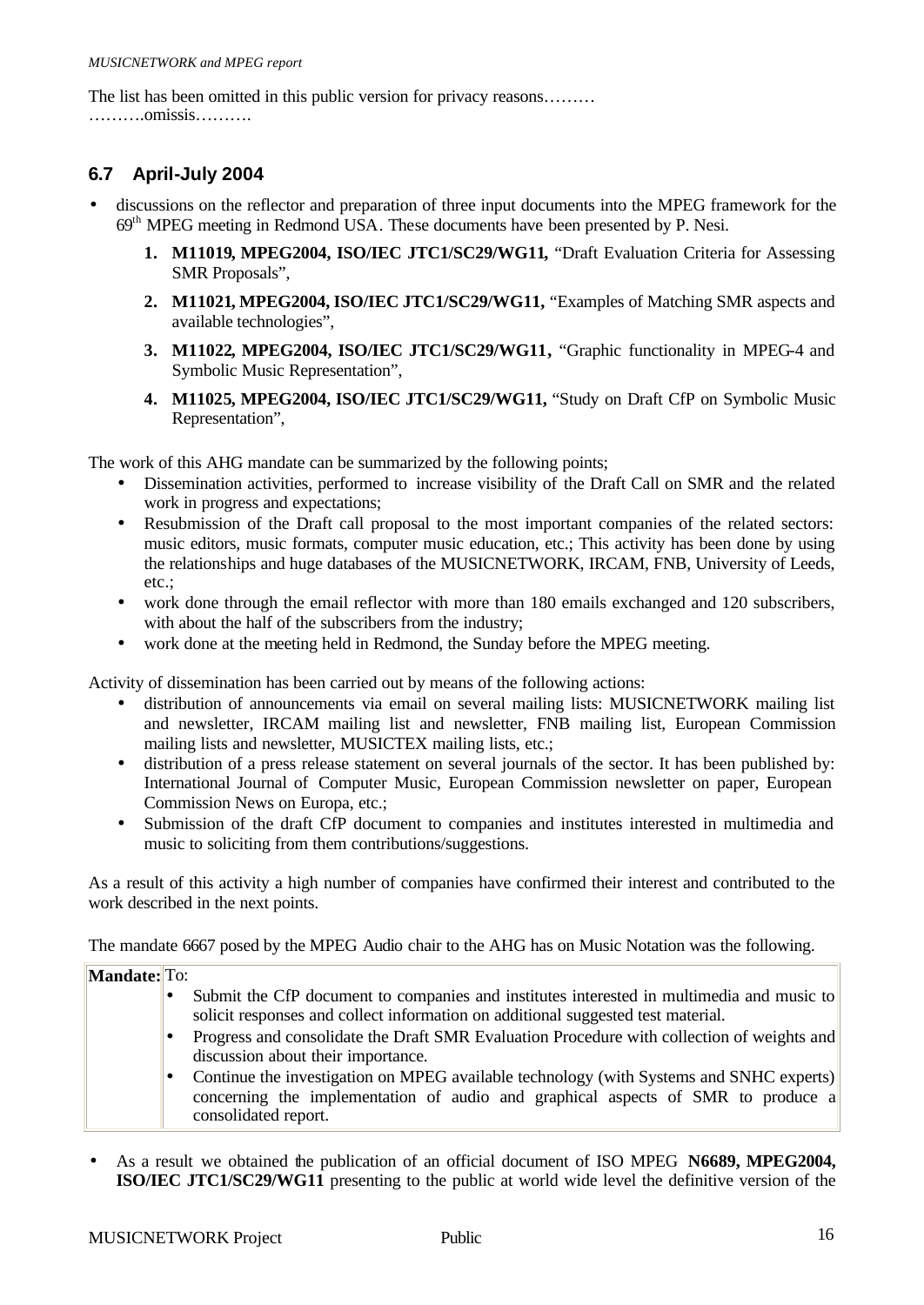"**Call for Proposals on Symbolic Music Representation**". In addition it has also been published by ISO another ISO official document **N6690, MPEG2004, ISO/IEC JTC1/SC29/WG11,** containing the draft evaluation model for SMR proposals.

In addition a document on the draft evaluation model for assessing and selecting SMR has been produced.

#### **6.7.1 Technical work**

Messages on the mailing list reflector were divided between those coming from subscribers active in the music domain, and those from subscribers more active in multimedia and MPEG, The former covered more than the 80% of the total number of messages. The discussion threads have been focused on

- 1) revising the requirements reported in the Draft Call on Symbolic Music representation that was issued at the meeting of March 2004 in Munich. This activity has been performed throughout the whole duration of the period. This activity has been mainly related to mandate 1 and has produced a revised version of the Draft call as M11025.
- 2) Verification that the proposed requirements of the draft call satisfies the scenarios of the common application scenarios integrating Symbolic Music Representation and other multimedia content. This verification has lead to the revision of some of the requirements and thus to the improvement of the draft call. This activity has been mainly related to mandate 2, as discussed in this progress report.
- 3) Producing a draft version of the assessment model and examples of technologies that matches the requirements mentioned in the call and in the singles aspects or possible solutions related to the requirements. The production of the assessment model with the related examples is the evidence that the present requirements in the study of the draft call (M11025) satisfies scenarios of the common applications that integrate Symbolic Music Representation and multimedia content. This activity has been mainly related to mandates 1 and 2 and has produced two documents one for the "assessment model" (M11019), and one for the examples of the matching (M11021).
- 4) Working on the aspects related to the SMR integration in the MPEG-4 visual environment, mainly considering BIFS aspects and the new Graphics API under consideration in MPEG; this work has been done in collaboration with Systems and SNHC experts, starting from the control of the playback speed change in an MPEG-4 multimedia scene and considering also many other aspects about visual rendering. This activity has been mainly related to mandate 4, and it has produced a reporting document, M11022.
- 5) In addition to the above mentioned documents other two documents have been posted on the MPEG site as input documents that are strictly related to the AHG on SMR:
	- a. M11083: containing comments on the last version of the Draft Call for Technology on SMR, from Michael Good, Recordare, US;
	- b. M11002: Containing some comments on document M11083 provided by James Ingram.

Please note that, several other comments and answers have been produced on the AHG on SMR reflector via email as a result of the posting of document M11083 by M. Good.

#### **6.7.2 Discussion of document m11083**

The contribution was presented first by the author. Comments and Recommendations were then discussed in details one by one.

The request to have a precise relation between requirements and application scenarios does not seem easy to satisfy, because such kind of detail in reports has never been requested before. Input documents and Group/AHG reports are available to follow the process to the generation of outputs.

An agreement has been reached on some controversial requirements, especially #16 (all requirement numbers are referred to M11025) on pitch and #7, which has been removed as some part of this point has been moved to #6. Other points were decided as belonging more to the precise definition of the assessment process more than to requirements themselves, especially when dealing with common western music details and fundamentals, and the role of examples in the definition section.

A common understanding was not reached on requirement #2 and #17 dealing with representations other than CWM. Discussion carried on by experts at the AHG in Munich and on the reflector seems to be in contrast to some other positions, on both functionality and evidence. It was decided to leave these requirements in the current form.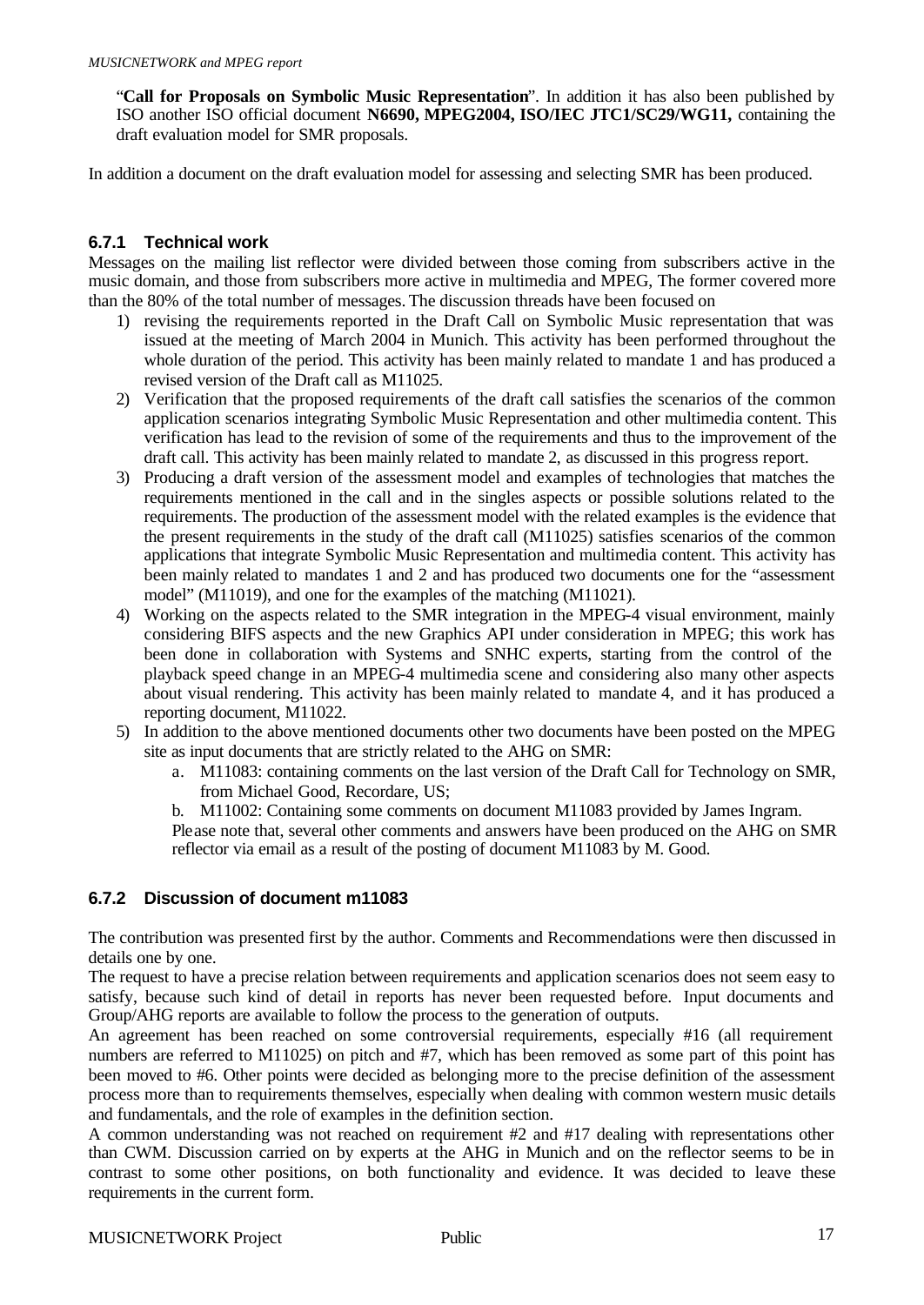Other comments to the above discussed document appeared on the reflector prior to the meeting and some additional comments were also provided by James Ingram in document M11002, reviewed before the above reported discussion.

#### **6.7.3 Recommendations for activities and mandates**

- at this meeting, a final call for proposal on symbolic music representation, with deadline in January 2004 (to take place in Hong Kong, China), was produced;
- Finalise the assessment model related examples in M11019 and M11021, to completely define a simple and self-assessment model for requirements. Demanding the finalisation of the weights and the tests of the model to the MUSICNETWORK meeting in Barcelona (September 2004), to submit and finalise it at the October Meeting of MPEG, Palma de Mallorca, Spain;
- Further investigate MPEG available technology (with SNHC group) concerning the control of the visual and audio rendering, and to review document m11022 during the meeting (October 2004);

Work to be done in September and October within the end of the next MPEG meeting are:

- finalisation of the weights and the tests of the assessment model at the MUSICNETWORK meeting in Barcelona in September 2004, with the aim of submitting it at the October Meeting of MPEG, and to organise an AHG meeting on Sunday (17 Oct 2004) of the October meeting of MPEG;
- Submit the call for technologies to companies interested in applications integrating multimedia and music and performing another round of dissemination.

#### **6.7.4 Presences at the meeting, Redmond, USA, July, 2004**

……….omissis……….

The list has been omitted in this public version for privacy reasons……… ……….omissis……….

#### **6.8 4 TH Open Workshop of the MUSICNETWORK and MPEG AHG meeting**

The MUSICNETWORK has planned the 4<sup>th</sup> Open workshop, September 2004, in Barcelona. In that meeting the discussion of the following contributions in addition to the above mentioned contribution of "Assessment model for SMR" and "Examples on matching technology" related to MPEG have been already planned:

- e-guitare, instrumental e-learning project, O. SEBASTIEN , N. CONRUYT, IREMIA, Université de la Réunion, France.
- The TIME Machine: a Futuristic Approach to Interactive Multimedia Web-based Instruction in Music, Dave Sebald, Strands: Music Education, Interactive Multimedia, Music Technology,
- Secure Music Content Standard Content Protection with CodeMeter, Marcellus Buchheit, Rüdiger Kügler, VP Research and Development.
- P2P Multimedia Annotation and browsing based on Semantic Web and MPEG-7: An overview of the DBin Project, Giovanni Tummarello, Christian Morbidoni, Francesco Piazza, Paolo Puliti, Francesco Saletti1, Joakim Petersson,
- Multimedia Application With Interactive Digital Animation For Music Performances, Nuno Correia, Instituto Superior de Tecnologias Avançadas (ISTEC), PORTUGAL.
- Musical Interaction at a Distance: Distributed Immersive Performance by E. Chew, R. Zimmermann, A. A. Sawchuk, C. Kyriakakis, C. Papadopoulos, A.R.J. François, G. Kim, A. Rizzo and A. Volk,
- Combining audio and symbolic representations in OpenMusic visual programming language: a multimedia model of Iannis Xenakis', Nomos Alpha, Moreno Andreatta, Carlos Agon, Music Representation Team, IRCAM.
- Challenges and Potentials in Freehand Music Editing Using Pen and Digital Ink, Somnuk Phon-Amnuaisuk,
- Symbolic Music Representation in the MUSITECH Project, Tillman Weyde, Research Department of Music and Media Technology, University of Osnabrück, Germany,
- XML model for Symbolic Music Representation, P. Bellini, F. Naldini, P. Nesi, DSI, Italy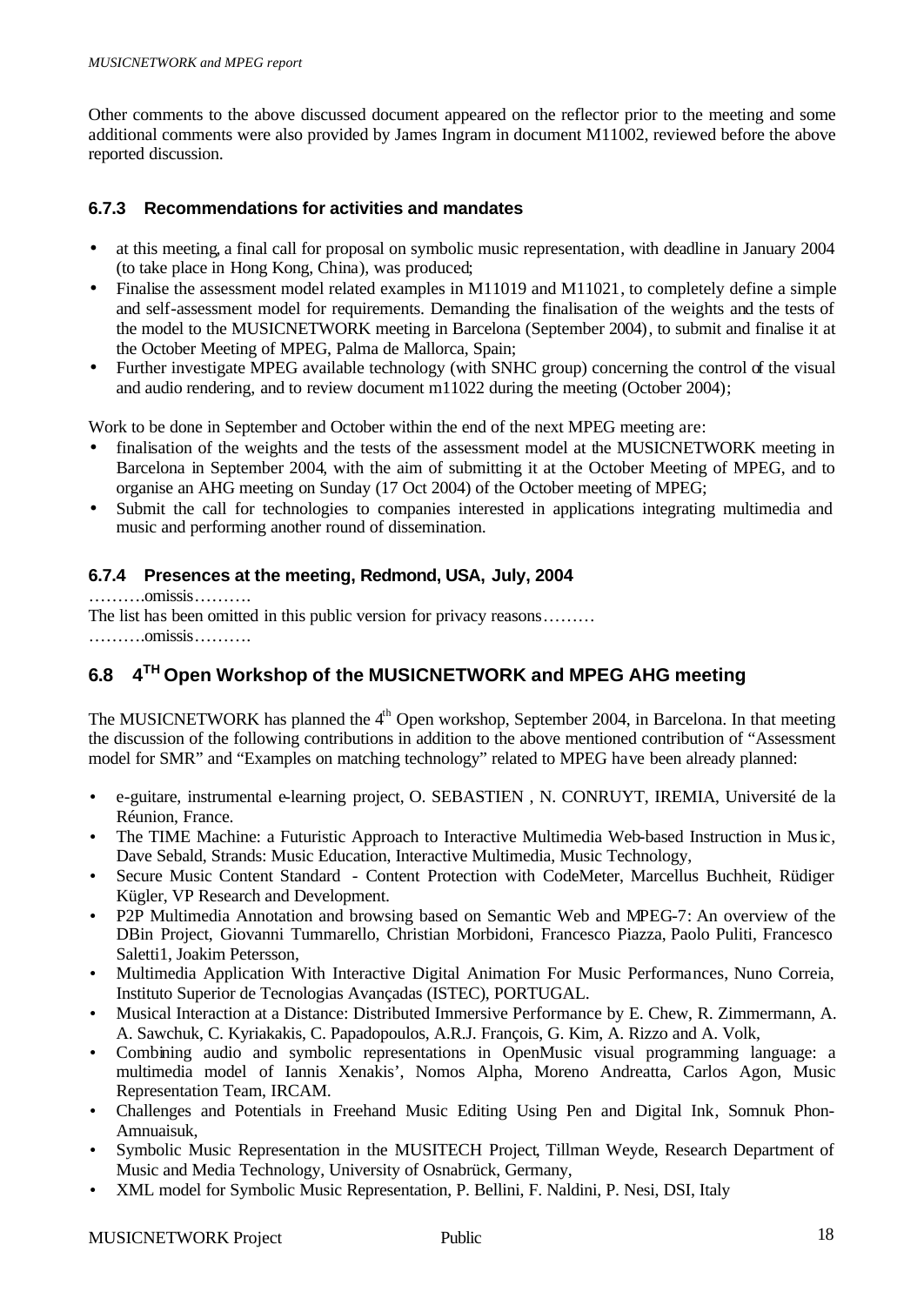- Symbolic Music Representation and Braille Music models, Giuseppe Nicotra, ARCA, Italy
- Comments on SMR by Eleanor Selfridge Field, Stanford, USA.
- CapXML Design Goals, by Dr. Hartmut Ring (Capella, Germany)
- MPEG applications and accessible music, by Neil McKenzie/David Crombie (FNB, The Netherlands).
- Introducing Music Space, by Dr. Jacques Steyn (Monash University, South Africa).
- An Abstract Page Description for SMR, A Feasibility Study, by James Ingram (Germany)

Most of the above documents are already available in their draft form on the WWW site of the  $4<sup>th</sup>$  Open Workshop of the MUSICNETWORK, see www.interactivemusicnetwork.org.

The WWW links of the event with the program and other details are:

http://www.interactivemusicnetwork.org/events/Fourth\_OpenWorkshop\_2004/MUSICNETWORK-4th-Open-Workshop-plan-v1-2.html

At the meeting of the MUSICNETWORK, time and space have been reserved to finalise the assessment model in terms of missing weights and tests cases to evaluate the proposed technologies to the call that we hope will be issued at this meeting.

The assessment model has been improved and the test cases produced. The MUSICNETWORK has coordinated the effort of producing the documents and the test cases.

#### **6.8.1 Presences at the Music Notation sections of the MUSICNETWORK meeting, Barcelona, Spain, September, 2004**

24 experts participated at the AHG on SMR: ……….omissis………. The list has been omitted in this public version for privacy reasons……… ……….omissis……….

#### **6.9 5 th Open Workshop, MUSICNETWORK meeting at Palma del Mallorca, Spain, October 2004**

Fifteen experts participated to the meeting. After the introduction group activity has been divided in three separate "sessions". The first part of the morning has been dedicated to two further input presentations.

Hartmut Ring and Hartmut Lemmel from Capella, Germany, made first two presentations on how and in which terms the CapXML format can meet or not, in its actual status, the major CfP requirements and implement some of the Test Cases under discussion.

After this, Giuseppe Nicotra from Arca, Italy, presented some issues and typical test cases for the representation of music through Braille; a short discussion followed after which it was decided to reintroduce one test case for Braille. Giuseppe Nicotra and Neil McKenzie have been charged to propose this test case during the week, or even at the end of the meeting.

The second part of the morning has been dedicated to the finalization of the table of weights for the evaluation process. The process has been carried on without remarkable problems; consensus was reached item by item either in unanimous way or by acceptance of voting results at majority. A few aspects being alternative to other ones and with the same weight were firstly considered for removal and after some discussion assigned to a low weight. Thus the identified aspects in the evaluation model have been maintained in the model, and weights have been finalized. Then the evaluation model has been finalized.

The final session in the afternoon was dedicated to the finalization of the set of Test Cases for the different Requirements and aspects. Like for the morning session, consensus was reached item by item and the relevant set of Test Cases to be retained as final has been selected.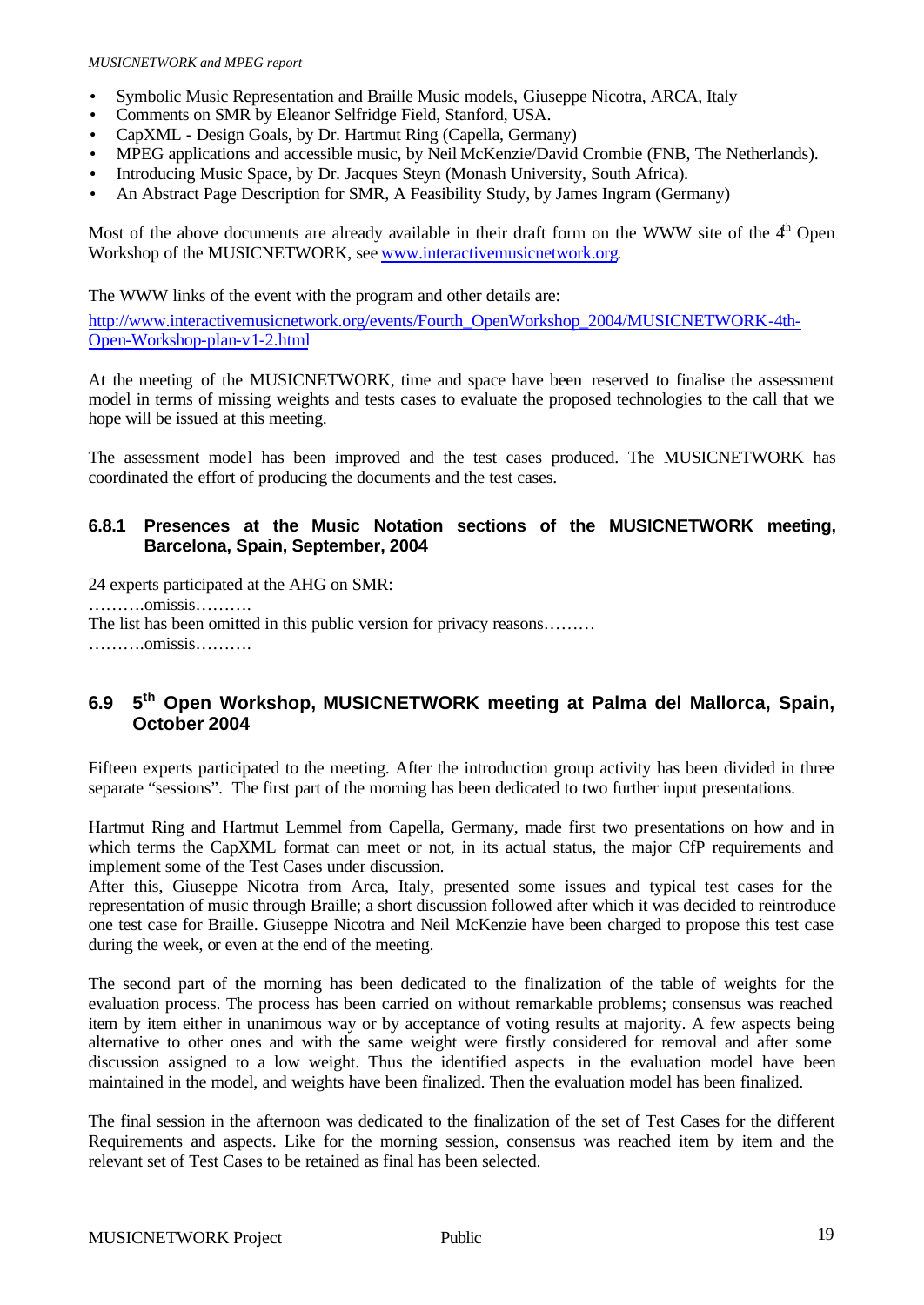The WWW links of the event with the program and other details are:

http://www.interactivemusicnetwork.org/events/modelassessment/MODELAssessment-for-SMR-v1-0.html

#### **6.9.1 Presences at the meeting, Palma de Mallorca, Spain, October, 2004**

18 experts participated at the meeting: ……….omissis………. The list has been omitted in this public version for privacy reasons……… ……….omissis……….

#### **6.10 August-October 2004, included**

The work of this period can be divided in different phases; 1) work done through the reflector generated approximately 120 emails that were exchanged among the subscribers of the *mn-mpeg* email reflector (with about the half of the subscribers from the industry); the informal call for weight tables to be used in evaluation received 21 answers.

The general discussion on SMR Evaluation Criteria, Weights and Test Cases has been active throughout the whole duration of the meeting. The discussion threads have been focused on basic issues related to draft Evaluation Criteria document and at the same time to more practical issues concerning the preparation, selection and upload of actual Test Cases for the different aspects under evaluation. Progress results about this discussion and related work made at the two meetings are contained in input documents m11307: "Proposed SMR Evaluation Model and Procedure". The zip file for this document also contains the detailed excel file with weights as proposed by experts; in fact after the Redmond meeting an informal call was made inside the group to collect opinions of experts about relative weights for the several Requirements of the CfP and related aspects.

- **M11307, MPEG2003, ISO/IEC JTC1/SC29/WG11.** Paolo Nesi, Giorgio Zoia, James Ingram, Pierfrancesco Bellini, Jerome Barthelemy, M. Campanai, Kia Ng, Gioseppe Nicotra, David Crombie, "Proposed SMR Evaluation Model and Procedure", AHG on Symbolic Music Representation / MUSICNETWORK, Palma de Mallorca, Spain, October 2004,
- **M11354, MPEG2003, ISO/IEC JTC1/SC29/WG11.** Giorgio Zoia, Pierfrancesco Bellini, Paolo Nesi, Jerome Barthelemy, "MPEG-4 and SMR: report on available functionality for graphics", AHG on Symbolic Music Representation / MUSICNETWORK, Palma de Mallorca, Spain, October 2004,
- **M11313, MPEG2004, ISO/IEC JTC1/SC29/WG11.** Jerome Barthelemy, Gregoire Carpentier, "Proposal for a Core Experiment of WeightedScalesDS", Palma de Mallorca, Spain, October 2004.

The mandate N6821 posed by the MPEG Audio chair to the AHG has on Music Notation was the following.

| Mandate: • | Submit the CfP document to companies and institutes interested in multimedia and music to |  |  |
|------------|-------------------------------------------------------------------------------------------|--|--|
|            | solicit responses.                                                                        |  |  |
|            | Submit the SMR Evaluation Model and Procedure document to companies and institutes        |  |  |
|            | interested in responding to the CfP                                                       |  |  |
|            | Support proponents in the CfP response process.                                           |  |  |

**·** As a results we obtained the publication of an official document of ISO MPEG **N6812, MPEG2004, ISO/IEC JTC1/SC29/WG11** presenting to the public at world-wide level the evaluation model and procedure for the "Call for Proposals for Symbolic Music Representation" named . "**SMR Evaluation Model and Procedure** ", accessible at: http://www.interactivemusicnetwork.org/mpeg-ahg/

#### **6.11 Some global figures about the activities of the MPEG Ad-hoc group, from 08/2003 to 10/2004**

- 625 mails exchanged by about 80 persons very active;
- 127 experts persons registered to the AHG reflector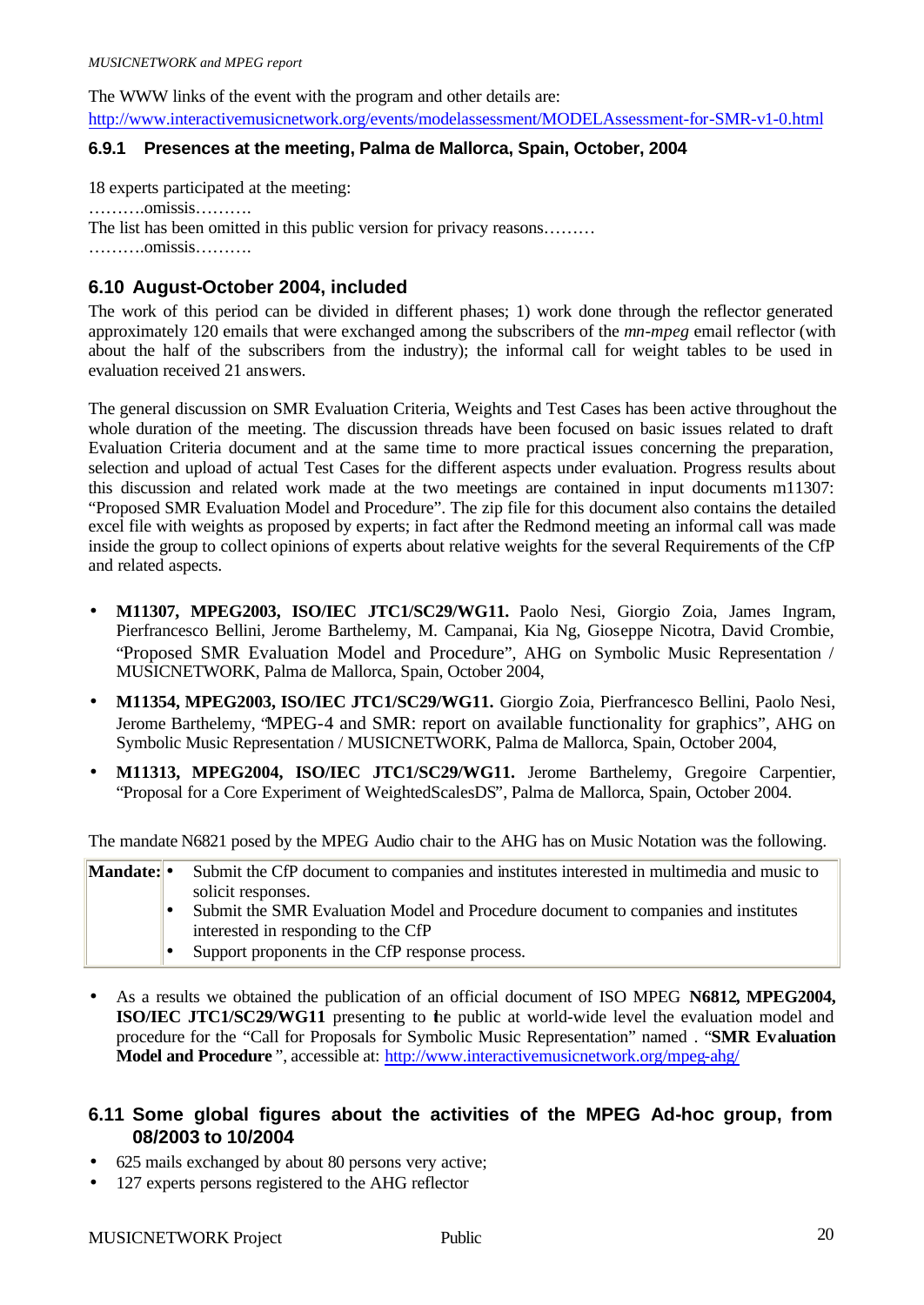- about 50% of companies
- 18 Expressions Of Interest (EOIs) have been received
- hundreds of people joinine the AHG MPEG meetings

# **7 Official public Plan of MPEG ISO regarding the Symbolic Music Representation**

| <b>Activity</b>                              | <b>MPEG</b> meeting                             | <b>Dates</b>      |
|----------------------------------------------|-------------------------------------------------|-------------------|
| CfP on SMR issued                            | 69 <sup>th</sup> MPEG meeting, Seattle, WA, USA | 19-23 July 2004   |
| <b>Draft SMR Evaluation Procedure issued</b> | 69 <sup>th</sup> MPEG meeting, Seattle, WA, USA | 19-23 July 2004   |
| Draft Selection of Test Cases, analysis of   | AHG meeting in Barcelona                        | September 2004    |
| collected weights                            |                                                 |                   |
| Final selection of Test Cases, SMR           | 70 <sup>th</sup> MPEG meeting, Palma de         | 18-22 October     |
| Evaluation Procedure issued (with final      | Mallorca, ES,                                   | 2004              |
| weights).                                    |                                                 |                   |
| Responses to CfP on SMR due                  | 71 <sup>st</sup> MPEG meeting, Hong Kong, CN,   | $17 - 21$ January |
|                                              |                                                 | 2005              |
| Draft Verification Analysis of CfP           | AHG on SMR Meeting                              | February 2005     |
| Responses                                    |                                                 |                   |
| Final Verification Analysis of CfP           | 72 <sup>nd</sup> MPEG meeting, Busan, KR.       | $18 - 22$ April,  |
| Responses; selection of technology for       |                                                 | 2005              |
| RM <sub>0</sub>                              |                                                 |                   |
| RM0 documentation                            | 73 <sup>rd</sup> MPEG meeting, Poznan, PL       | 25-29 July 2005   |

# **8 Documents produced**

#### **8.1 Main web pages**

- web page of the MUSICNETWORK: http://www.interactivemusicnetwork.org
- web page of the MUSICNETWORK working group on Music Notation: http://www.interactivemusicnetwork.org/wg\_notation/index.html
- web page on the glossary on music notation: http://www.interactivemusicnetwork.org/glossary/index.htm
- web page of the MPEG AHG on Symbolic Music Representation hosted by the MUSICNETWORK http://www.interactivemusicnetwork.org/mpeg-ahg/

#### **8.2 OFFICIAL MUSICNETWORK DOCUMENTS, deliverables**

- **DE4.1.1,** MUSICNETWORK Deliverable, Working Group on Music Notation, "Music Notation Coding", accessible at: http://www.interactivemusicnetwork.org/wg\_notation/upload/musicnetwork-de4- 1-1-mn-music-notation-coding-v1-4.pdf
- **DE4.2.1,** MUSICNETWORK Deliverable, Working Group on Music Library, "Music Representation for Music Libraries", accessible at: http://www.interactivemusicnetwork.org/wg\_libraries/upload/musicnetwork-de4-2-1-lib-musicrepresentation-for-music-library-v1-1.pdf
- **DE4.3.1**, MUSICNETWORK Deliverable, Working Group on Music Standards, "Multimedia standards for music coding", accessible at: http://www.interactivemusicnetwork.org/wg\_standards/upload/musicnetwork-de4-3-1-multimedia standards-for-music-v1-5.pdf
- **DE4.4.1**, MUSICNETWORK Deliverable, Working Group on Music Distribution, "Distribution of coded Music", accessible at: http://www.interactivemusicnetwork.org/wg\_distribution/upload/musicnetwork-de4-4-1 wg\_distribution-v1-5.pdf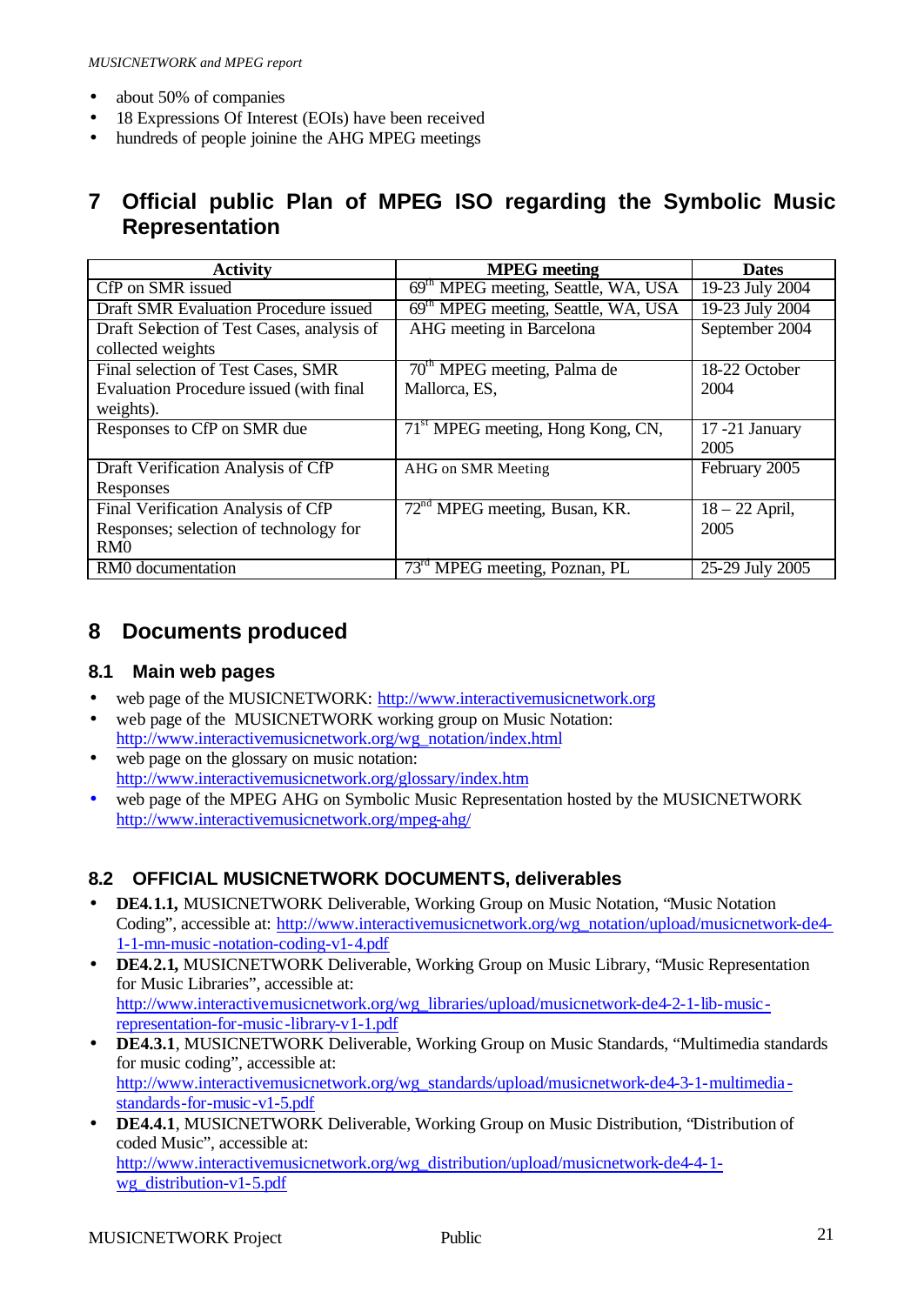- **DE4.5.1,** MUSICNETWORK Deliverable, Working Group on Music Protection, "Protection of coded Music", accessible at: http://www.interactivemusicnetwork.org/wg\_protection/upload/musicnetworkde4-5-1-protection-of-coded-music-v1-4.pdf
- **DE4.6.1,** MUSICNETWORK Deliverable, Working Group on Music Accessibility, "Music Coding for Print Impaired People", accessible at: http://www.interactivemusicnetwork.org/wg\_accessibility/upload/musicnetwork-de4-6-1.pdf
- **DE4.7.1,** MUSICNETWORK Deliverable, Working Group on Music Imaging, "Coding Images of Music Sheets", accessible at: http://www.interactivemusicnetwork.org/wg\_imaging/upload/musicnetwork-de4-7-1-coding-images-of-
- music-v2-8-20040208.pdf • **DE5.1.1,** MUSICNETWORK Deliverable, All working groups, "Models Integration", accessible at http://www.interactivemusicnetwork.org/overview/MUSICNETWORK-DE5-1-1-Models-Integration-V1-0.pdf
- **DE6.1.1,** MUSICNETWORK Deliverable, All working groups, "External Assessment and Evaluation Report" : accessible at: http://www.interactivemusicnetwork.org/overview/MUSICNETWORK-DE6-1- 1-External-Assessment-and-Evaluation-V1-9.pdf

## **8.3 OFFICIAL INPUT MPEG ISO DOCUMENTS provoked by the MUSICNETWORK**

**All the information and documents that have been used to create the following documents are accessible as single or multiple pages on the MPEG AHG main web page:** 

**http://www.interactivemusicnetwork.org/mpeg-ahg/index.html**

**They cannot be made available in their forma model of ISO since are not public for ISO, while they have been published as content in the AHG and in the MUSICNETWORK.**

- **M9731, MPEG2003, ISO/IEC JTC1/SC29/WG11**, Paolo Nesi, DSI, University of Firenze, Italy, Giorgio Zoia, EPFL, Switzerland, Jerome Barthelemy, IRCAM, France, Pierfrancesco Bellini, DSI, University of Firenze, Italy, David Fuschi, ILABS, GIUNTI, Italy, David Crombie, FNB, The Netherlands, Francesco Spadoni, RIGEL, Italy, Kia Ng, University of Leeds, UK, Martin Schmucker, FHGIGD, Germany; **'Proposal for Music Notation Modeling and its Integration within MPEG-4 and MPEG-7**", MUSICNETWORK IST Network and related working groups (DSI, IRCAM, EPFL), Throndenheime, Norway, July 2003.
- **M10068, MPEG2003, ISO/IEC JTC1/SC29/WG11,** Paolo Nesi (DSI, University of Firenze), Giorgio Zoia (EPFL), Pierfrancesco Bellini (DSI, University of Firenze), Jerome Barthelemy (IRCAM). "**Music Notation Application Requirements and MPEG Technology**", AHG on Music Notation Requirements / MUSICNETWORK, Brisbane, Australia, October 2003.
- **M10355, MPEG2003, ISO/IEC JTC1/SC29/WG11,** Paolo Nesi (DSI, University of Firenze), Pierfrancesco Bellini (DSI, University of Firenze), Giorgio Zoia (EPFL), Jerome Barthelemy (IRCAM), "**Music Notation Functionality and Interface to MPEG**", AHG on Music Notation Requirements / MUSICNETWORK, Waikoloa, USA, December 2003.
- **M10357, MPEG2003, ISO/IEC JTC1/SC29/WG11,** Paolo Nesi (DSI, University of Firenze), Pierfrancesco Bellini (DSI, University of Firenze), Giorgio Zoia (EPFL), Jerome Barthelemy (IRCAM), "**Music Notation Technical Requirements**", AHG on Music Notation Requirements / MUSICNETWORK, Waikoloa, USA, December 2003.
- **M10568, MPEG2004, ISO/IEC JTC1/SC29/WG11,** Jerome Barthelemy, Benoit Meudic, Marc Texier, "Proposal for Music Instrumentation and WeightedScales Descriptors and Descriptor Scheme", as a result of the workshop on Music Libraries.
- **M10622, MPEG2004, ISO/IEC JTC1/SC29/WG11,** Giorgio Zoia (EPFL), James Ingram, "**A new Application Scenario for Music Notation in MPEG**". This document presented the "synthetic opera" application scenario, introducing new requirements in terms of interaction with other media, including visual SNHC, and in terms of content protection (MPEG-4 IPMP/IPMPX). AHG on Music Notation Requirements / MUSICNETWORK, Munich, Germany, March 2004.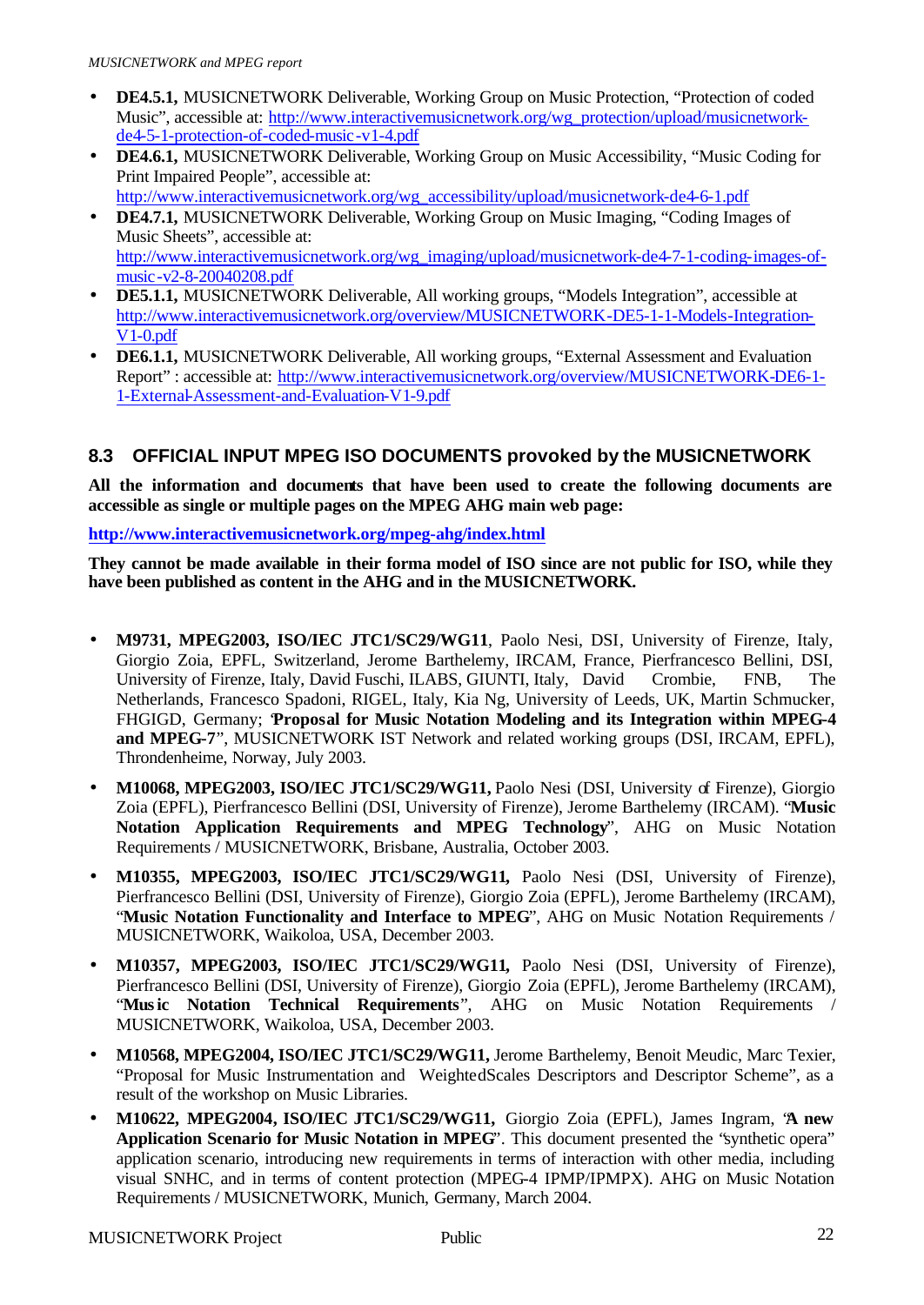- **M10661: MPEG2004, ISO/IEC JTC1/SC29/WG11,** Paolo Nesi (DSI, University of Firenze), Pierfrancesco Bellini (DSI, University of Firenze), Giorgio Zoia (EPFL), Jerome Barthelemy (IRCAM) "**Proceedings of AHG on Music Notation Requirements / MUSICNETWORK**". This document includes all together most of the contributions by different experts; it includes further examples of music notation related applications and examples of music notation xml formats and tools. Munich, Germany, March 2004.
- **M10654, MPEG2004, ISO/IEC JTC1/SC29/WG11,** Paolo Nesi (DSI, University of Firenze), Pierfrancesco Bellini (DSI, University of Firenze), Giorgio Zoia (EPFL), Jerome Barthelemy (IRCAM), **"Music Notation Technical Requirements and Integration in MPEG-4**", AHG on Music Notation Requirements / MUSICNETWORK, Munich, Germany, March 2004.
- **M11002, MPEG2004, ISO/IEC JTC1/SC29/WG11,** James Ingram, **"Position Paper about the SMR Draft Call for Proposals",** Containing some comments on document M11083 provided by James Ingram. AHG on Symbolic Music Representation / MUSICNETWORK, Redmond, Washington state, USA, July 2004,
- **M11019, MPEG2004, ISO/IEC JTC1/SC29/WG11**, Paolo Nesi (DSI, University of Firenze), Pierfrancesco Bellini (DSI, University of Firenze), Jerome Barthelemy (IRCAM), James Ingram, David Crombie, "**Draft Evaluation Criteria for Assessing SMR Proposals** ", AHG on Symbolic Music Representation / MUSICNETWORK, Redmond, Washington state, USA, July 2004,
- **M11021, MPEG2004, ISO/IEC JTC1/SC29/WG11,** Paolo Nesi (DSI, University of Firenze), Pierfrancesco Bellini (DSI, University of Firenze), Jerome Barthelemy (IRCAM), James Ingram, David Crombie, Neil McKenzie, "**Examples of Matching SMR aspects and available technologies**", AHG on Symbolic Music Representation / MUSICNETWORK, Redmond, Washington state, USA, July 2004,
- **M11022, MPEG2004, ISO/IEC JTC1/SC29/WG11,** G. Zoia, Jerome Barthelemy, Pierfrancesco Bellini, Paolo Nesi and Mikael Bourges Sevenier (Mindego inc.), "**Graphic functionality in MPEG-4 and Symbolic Music Representation",** AHG on Symbolic Music Representation / MUSICNETWORK, Redmond, Washington state, USA, July 2004,
- **M11025, MPEG2004, ISO/IEC JTC1/SC29/WG11,** Paolo Nesi, Giorgio Zoia, James Ingram, Pierfrancesco Bellini, "**Study on Draft CfP on Symbolic Music Representation**", AHG on Symbolic Music Representation / MUSICNETWORK, Redmond, Washington state, USA, July 2004,
- **M11083, MPEG2004, ISO/IEC JTC1/SC29/WG11, Michael Good, "Response to Draft Call for Proposals N6457'**, containing comments on the last version of the Draft Call for Technology on SMR, from Michael Good, Recordare, US; AHG on Symbolic Music Representation / MUSICNETWORK, Redmond, Washington state, USA, July 2004,
- **M11307, MPEG2004, ISO/IEC JTC1/SC29/WG11,** Paolo Nesi, Giorgio Zoia, James Ingram, Pierfrancesco Bellini, Jerome Barthelemy, M. Campanai, Kia Ng, Gioseppe Nicotra, David Crombie, "**Proposed SMR Evaluation Model and Procedure** ", AHG on Symbolic Music Representation / MUSICNETWORK, Palma de Mallorca, Spain, October 2004, accessible at: http://www.interactivemusicnetwork.org/mpeg-ahg/Proposed-SMR-Evaluation-Procedure-v1-0.doc
- **M11313, MPEG2004, ISO/IEC JTC1/SC29/WG11.** Jerome Barthelemy, Gregoire Carpentier, "Proposal for a Core Experiment of WeightedScalesDS", Palma de Mallorca, Spain, October 2004.
- **M11354, MPEG2004, ISO/IEC JTC1/SC29/WG11,** Giorgio Zoia, Pierfrancesco Bellini, Paolo Nesi, Jerome Barthelemy, "**MPEG-4 and SMR: report on available functionality for graphics**", AHG on Symbolic Music Representation / MUSICNETWORK, Palma de Mallorca, Spain, October 2004,

#### **8.4 OFFICIAL PUBLIC and OUTPUT MPEG ISO DOCUMENTS provoked by the MUSICNETWORK**

**All the content that has been used to create the following documents are accessible as single or multiple pages attacked to the MPEG AHG main web page:** 

**http://www.interactivemusicnetwork.org/mpeg-ahg/index.html**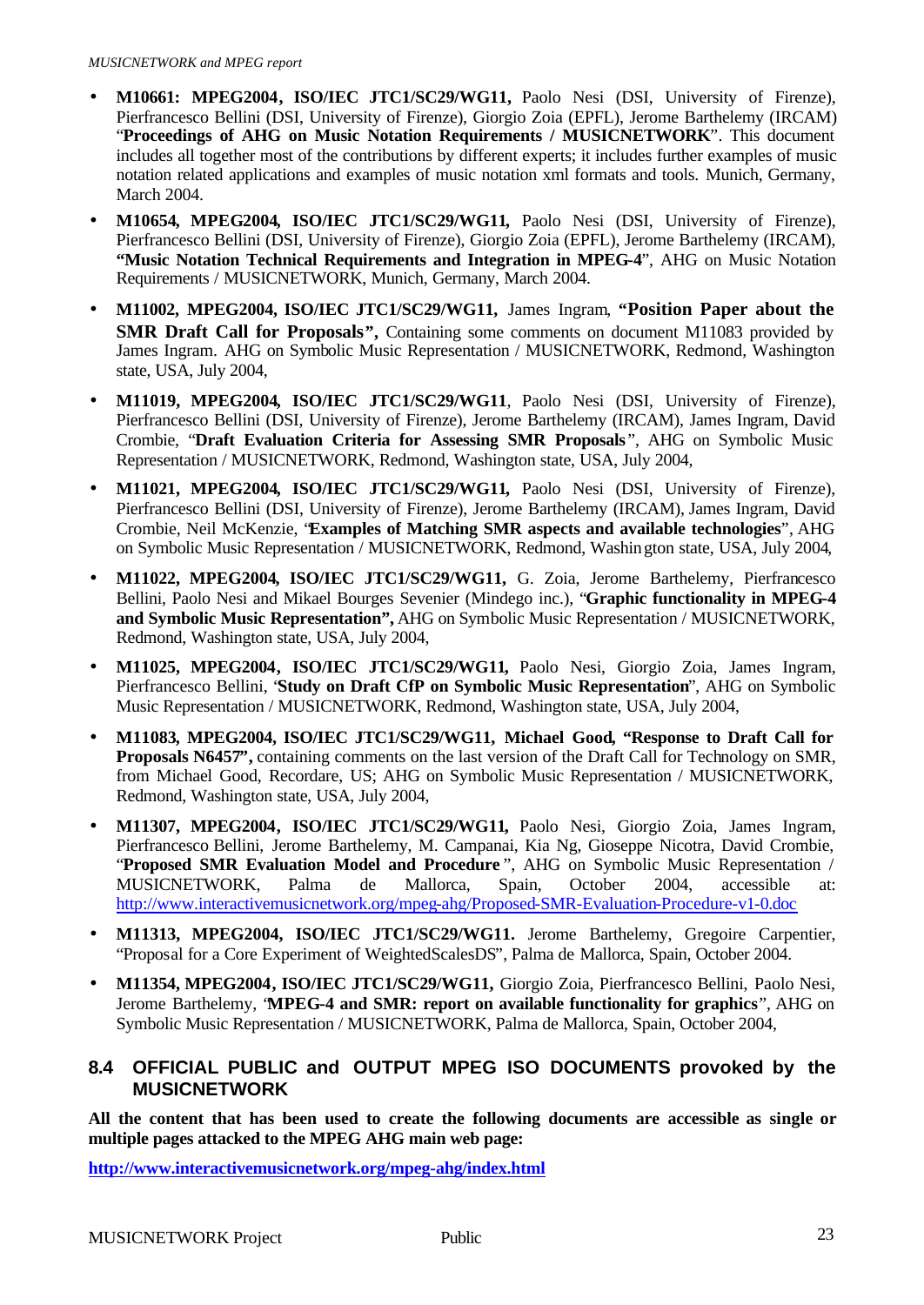- **N6049, MPEG2003, ISO/IEC JTC1/SC29/WG11,** Paolo Nesi (DSI, University of Firenze), Giorgio Zoia (EPFL), Pierfrancesco Bellini (DSI, University of Firenze), Jerome Barthelemy (IRCAM), "**Application Requirements of Multimedia and Music Notation**", AHG on Music Notation Requirements / MUSICNETWORK, Brisbane, Australia, October 2003. (ISO public Document ISO/IEC JTC 1/SC 29/WG 11 N6049)
- **N6149**, **MPEG2003, ISO/IEC JTC1/SC29/WG11,** Giorgio Zoia (EPFL), Paolo Nesi, Pierfrancesco Bellini (DSI, University of Firenze), Jerome Barthelemy (IRCAM), "**Application Scenarios for Music Notation integrated in MPEG**", AHG on Music Notation Requirements / MUSICNETWORK, December 2003, Waikoloa, Hawaii, USA, (ISO public Document as ISO/IEC JTC 1/SC 29/WG 11 N6149).
- **N6454, MPEG2004, ISO/IEC JTC1/SC29/WG11,** "**Workplan for Core Experiment on Music Instrumentation and WeightedScale Type**", March 2004, Munich, Germany.
- **N6457, MPEG2004, ISO/IEC JTC1/SC29/WG11**, "**Draft Call for Proposals for Symbolic Music Representation",** AHG on Music Notation Requirements / MUSICNETWORK, March 2004, Munich, Germany, (ISO public Document as ISO/IEC JTC 1/SC 29/WG 11 N6457)
- **N6689, MPEG2004, ISO/IEC JTC1/SC29/WG11**, "**Call for Proposals on Symbolic Music Representation**", Audio Subgroup, Public document, Redmond, USA, July 2004. (ISO public Document ISO/IEC JTC 1/SC 29/WG 11 N6689) accessible at: http://www.interactivemusicnetwork.org/mpeg-ahg/w6689.zip
- **N6690, MPEG2004, ISO/IEC JTC1/SC29/WG11,** "**DRAFT SMR Evaluation Procedure**", Audio Subgroup, Public document, Redmond, USA, July 2004. (ISO public Document ISO/IEC JTC 1/SC 29/WG 11 N6690) accessible at: http://www.interactivemusicnetwork.org/mpegahg/w6690%20%28DRAFT%20SMR%20Evaluation%20Procedure%29.doc
- **N6812, MPEG2004, ISO/IEC JTC1/SC29/WG11**, "**SMR Evaluation Model and Procedure**", accessible at: http://www.interactivemusicnetwork.org/mpeg-ahg/

## **8.5 Direct access to document that contains the above content and much more**

- 1. Application Scenarious
	- o ApplicationRequirements-MusicNotation-1-0.html
	- o ApplicationRequirements-MusicNotation-1-0.doc
	- o Application Scenariuos: ApplicationScenarius.html
	- o The corresponding slides presented at the Audio-System group: ApplicationRequirementsslides.pdf
	- o The corresponding slides presented at the Audio-Requirements group: ApplicationrRequirementsSummary.pdf
	- o What can be done with music notation: Functionalities and their Relationships of Music Notation, definitions
	- o Present and innovative Applications of Music Notation
- 2. Describe technical requirements for Music Notation format (i.e. coded representation) and decoder. o Appendix on Music Notation Symbols
	- o Glossary of music notation http://www.interactivemusicnetwork.org/glossary/
- 3. Assess how these requirements can be met with existing MPEG technology and identify missing

technology

- 4. Possible Integration into MPEG
	- o Describe the system architecture that supports integration of the Music Notation decoder with existing MPEG technology.
	- o Graphic functionality in MPEG-4 and Symbolic Music Representation (graphic -mpeg4-smr.doc) The example is can be visualized Haydn - Menuet (This SVG document shows some of the needed graphic functionality with b-splines, lines and text).
- 5. Verify that proposed requirements and system architecture satisfy the commonly used formats for and usage of Music Notation.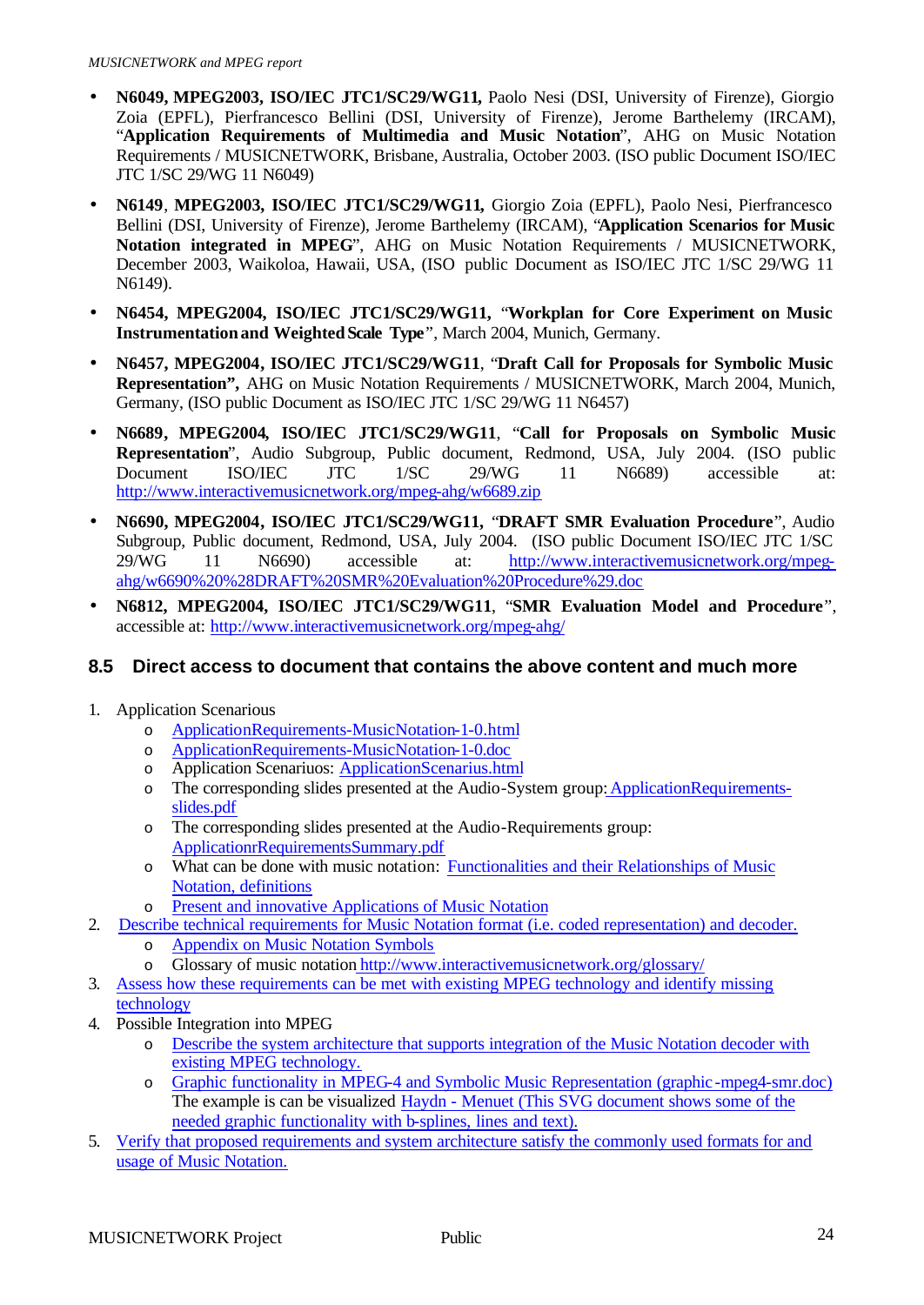- o Appendix on Music Notation Comparison, to be downloaded from MUSICNETWORK or to be requested to the AHG chairs since it is covered by copyright and cannot be made public. It will be posted on MPEG:
- 6. Press releases
	- o from March 2004: w6303\_Press Release.pdf
- 7. Some Presentation in slides
	- 0. Slides presented at the MPEG meeting in Trondheim supporting the above document and position.
	- 1. SMR with SLIDES: SMR-March-2004-v1-0.pdf

#### **8.6 Links of MUSICNETWORK related events**

- First MUSICNETWORK Workshop: http://www.interactivemusicnetwork.org/workshop/workshopprog.html
- Second MUSICNETWORK Workshop: http://www.interactivemusicnetwork.org/events/Second\_OpenWorkshop\_2003/second\_openworkshop\_2 003.html
- Third MUSICNETWORK Workshop: http://www.interactivemusicnetwork.org/events/Third\_OpenWorkshop\_2004/MUSICNETWORK-OW-March-2004-Description-v1-4-clean.htm
- Forth MUSICNETWORK Workshop: http://www.interactivemusicnetwork.org/events/Fourth\_OpenWorkshop\_2004/MUSICNETWORK-4th-Open-Workshop-plan-v1-2.html
- Fifth MUSICNETWORK Workshop: http://www.interactivemusicnetwork.org/events/modelassessment/MODELAssessment-for-SMR-v1- 0.html
- Special section at IAML IASA Conference in 2004: http://www.interactivemusicnetwork.org/events/iaml\_iasa\_2004/resonance.html
- Workshop on Editorial Technologies for Music and Multimedia October 2003 Paris. http://www.interactivemusicnetwork.org/events/resonance.html

# **9 Other References**

- Bellini, P., Nesi, P. (2001). WEDELMUSIC FORMAT: An XML Music Notation Format for Emerging Applications. Proceedings of the 1st International Conference of Web Delivering of Music. 23-24 November, Florence, Italy, pages.79-86, IEEE press.
- Bellini, P., Nesi, P., Spinu, M. B. (2002). Cooperative Visual Manipulation of Music Notation. ACM Transactions on Computer-Human Interaction, September, 9(3):194-237, http://www.dsi.unifi.it/~moods/
- Byrd, D. A., (1984). Music Notation by Computer. Department of Computer Science, Indiana University, USA, UMI, Dissertation Service, http://www.umi.com.
- CANTATE project, (1994). Deliverable 3.3: Report on SMDL evaluation, WP3.
- Dannenberg, R. B. (1993). A Brief Survey of Music Representation Issues, Techniques, and Systems. Computer Music Journal, 17(3):20-30.
- NIFF Consortium, (1995). NIFF 6a: Notation Interchange File Format.
- Selfridge-Field, E. (Ed.). (1997). Beyond MIDI The Handbook of Musical Codes. London, UK: The MIT Press.
- Sloan, D. (1997). HyTime and Standard Music Description Language: A Document-Description Approach. E. Selfridge-Field (Ed.), Beyond MIDI - The Handbook of Musical Codes. (pages 469-490). London, UK: The MIT Press.
- SMDL ISO/IEC. (1995). Standard Music Description Language. ISO/IEC DIS 10743.
- Smith, L. (1997). SCORE. Beyond MIDI The Handbook of Musical Codes, (E. Selfridge-Field, ed.), The MIT Press, London, pages 252-282.
- Taube, R. (1998). CCRMA, Common Music.' CCRMA, Stanford University, California, USA.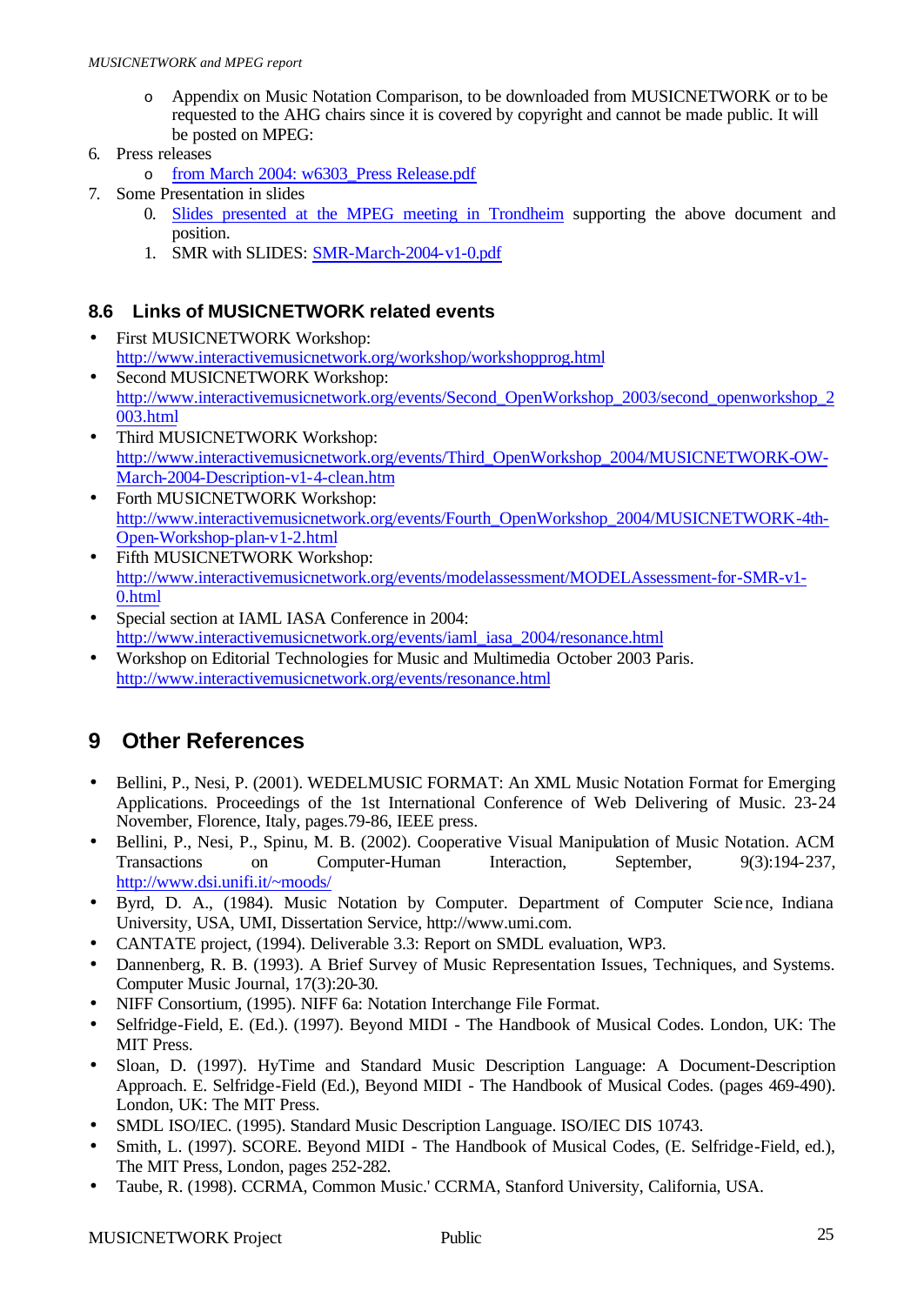- Taupin, D., Mitchell, R., Egler, A. (1997). Using TEX to Write Polyphonic or Instrumental Music ver T.77,'hprib.lps.u-psud.fr.
- Wood, D. (1989). Hemidemisemiquavers...and other such things. A concise guide to music notation, The Heritag Music Press, Dayton, Ohio, USA.

Manny many other references are reported in the above mentioned documents produced by the MUSICNETWORK.

# **10 Additional http Links**

#### **Some links to related tools/products and company (in alphabetic order):**

- Berlioz http://www.berlioz.tm.fr , music editor
- Finale, CODA, MakeMusic, music editor and educational tools
- Graphire Music press, http://www.graphire.com
- Igor, NOTEHEADS, http://www.noteheads.com Music editor, music sheets, ...
- MIDIllustrator: MidiIllustrator Music Notation Software: Print, Practice and Play Midi Sheet Music, http://www.MidiIllustrator.com MidiIllustrator is music notation software: Notate, print, practice & play free Midi sheet music. Bring your favorite songs to life. Convert 1000s of Midi & Karaoke files freely available on the World Wide Web into dynamic, interactive scores. User friendly learning tools boost your musical abilities. Learn new music step by step, sight reading notes from the staff OR without reading a note using lead sheets with chord notation, guitar frets & the on-screen piano.
- Mozart http://www.mozart.co.uk, music editor, ...
- MusEdit http://www.musedit.com
- MUSICALIS, music editor and educational tools
- MusicXML, interchange format
- Nightingale http://www.ngale.com/
- NoteAbility http://debussy.music.ubc.ca/~opus1/index.html
- **SIBELIUS**, music editor and educational tools
- Vivaldi, Opus, Amadeus http://www.vivaldistudio.com , Music editor, OMR, educational tools, music sheets
- WEDELMUSIC: Web Delivering of Music Scores, EXITECH, music editor, multimedia integration and distribution
- Capella, music editor and educational tools, http://www.whc.de/
- MIDISCAN: optical music recognition tool
- SmartScore:
- SharpEye: optical music recognition tool
- SCORE: http://ace.acadiau.ca/score/LINKS3.HTM, music editor

#### **Some Links to Music Learning tools**

- eMedia Bass (http://www.emedia.org/)
- ClicknPlayMusic (http://www.cnpmusic.com)
- eMedia Guitar (http://www.emedia.org/)
- Evolution (http://www.evolution.co.uk)
- Flute in play (http://www.musicalis.com/)
- Guitar Magic (http://www.sdgsoft.com/)
- http://guitar.about.com/library/blguitarlessonarchive.htm?PM=ss11\_guitar
- http://seattlepi.nwsource.com/pop/less11.shtml
- http://www.geocities.com/Broadway/4131/teachyourself/guitar.html
- http://www.guitar-online.com/
- http://www.musiclearning.com/
- http://www.people.fas.harvard.edu/~desmith/guitar/acoustic/songs.htm
- PlayPro (http://www.intelliware.com.au/software/playpro.htm)
- Voyetra (http://www.voyetra.com/site/)
- ACE, MUSIC ACE series of tools
- Play-along-Recorder, http://www.play-after-me.com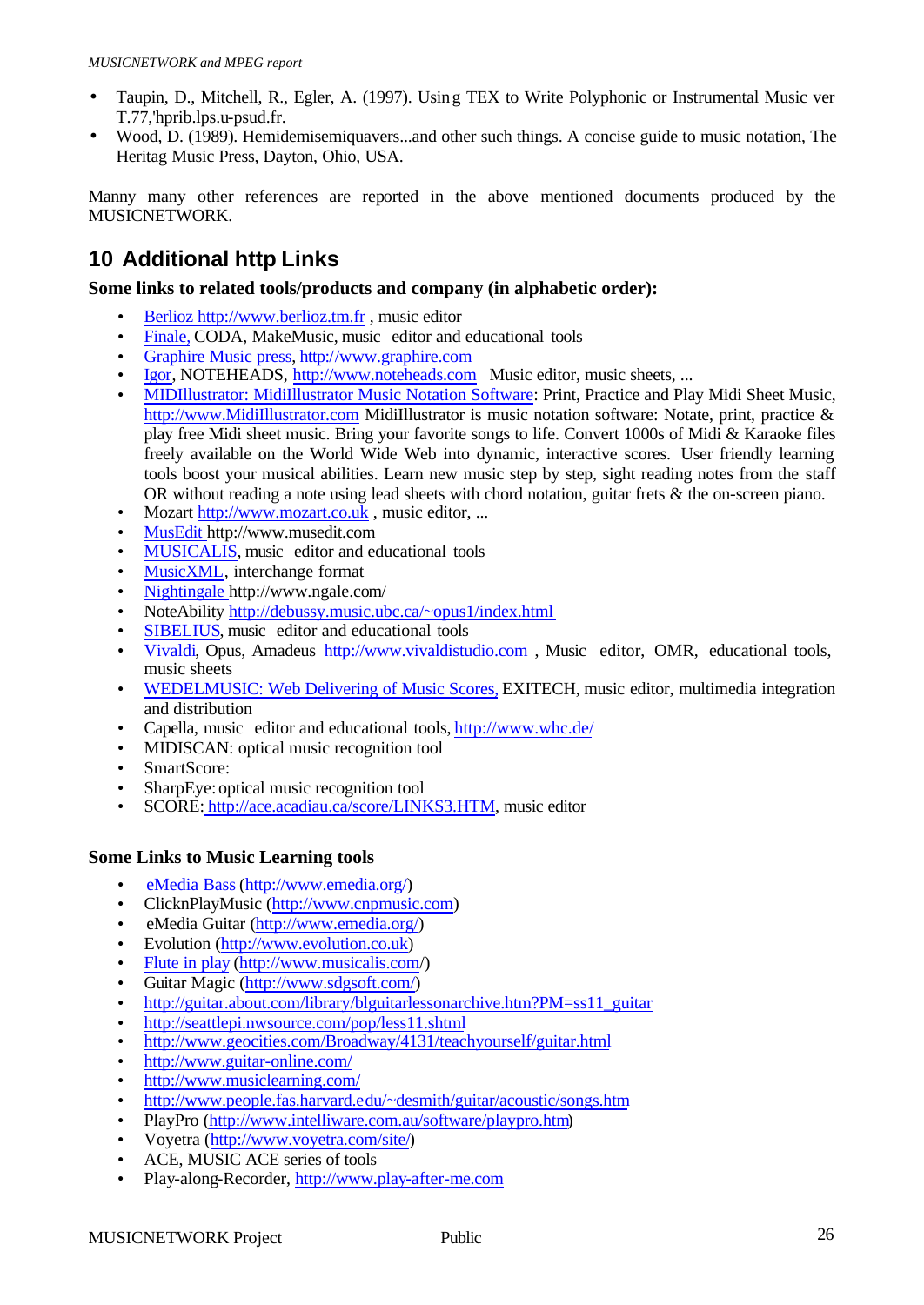- Play the recorder, http://www.frontdsk.com/lptr/
- Palatine initiative: software for used in universities http://www.lancs.ac.uk/users/music/research/sware.html
- MacGamut, music theory: http://www.macgamut.com/
- Practica Musica.http://www.ars-nova.com/practica.html
- Note Ability: http://debussy.music.ubc.ca/~opus1/NoteAbility/NAwelcome.html
- emusicTheory: http://www.emusictheory.com/
- Musica Analytica: I know absolutely nothing about this: http://www.ertechsoft.com/pages/ma.html
- Music Interval: http://www.musicinterval.com/
- Pitch-class set analysis http://www.palatine.org.uk/directory/index.php/Music/TheoryAndAnalysis/pitch/
- Ear Training tools http://www.mhhe.com/helpdesk/benward.html, Ear Training tools http://www.rising.com.au/auralia/
- MIDIllustrator: MidiIllustrator Music Notation Software: Print, Practice and Play Midi Sheet Music

#### **Some referred Projects and tools:**

- **CANTATE: music notation, library, SMDL,** projects.fnb.nl
- CCARH and MuseData: http://musedata.stanford.edu/databases/index.html • CUIDADO: Processing of Music and Mpeg7:
- http://www.ircam.fr/produits/technologies/multimedia/cuidado-e.html • Guido http://www.informatik.tu-darmstadt.de/AFS/GUIDO/
- HARMONICA, network http://projects.fnb.nl/harmonica
- 
- **IMUTUS:** Interactive music tuition system
- MOODS: Music Object Oriented Distributed System
- MUSICWEB educational, teaching, object oriented, CORBA. Computer aided music education http://sun1.rrzn.uni-hannover.de/musicweb
- MUSICAL (eContent): Multimedia Streaming of Interactive Content Across Mobile Networks, http://musical.intranet.gr
- NIFF, http://www.musitek.com/niff.html
- OPENDRAMA: music tools for opera show, http://www.opendrama.com
- SMDL, a closed ISO Standard
- Variations 2 at the Indiana University Bloomington  $\frac{http://www.dml-indiana.edu/}{http://www.dml-indiana.edu/}{$
- Xemo project http://www.xemo.org
- MUSITECH project: http://musitech.fmt.uos.de at the University of Osnabrueck, department of Music and Media Technology http://www.fmt.uos.de

#### •

#### **Links to list of Music Notation resources**

- Document list of Working Group on Music Notation of MUSICNETWORK. The addition of new document can be done by all MUSICNETWORK participants. The page also contains a list of examples of music notation, just to show which are the most relevant requirements for the modeling of music notation, at structural level. This is very interesting for modelling the logical part of music notation. The addition/upload of new documents can be done by all MUSICNETWORK participants. The registration is free and can be performed via the main www site of the network.
- Music Notation Codes: http://www.music-notation.info/en/compmus/notationformats.html, http://www.music -notation.info/en/compmus/musicnotation.html , http://www.music-notation.info/,
- Notation Scoreing Zone, http://www.synthzone.com/notation.htm
- MusicMoz, http://musicmoz.org/Computers/Software/Notation/
- AudioMIDI, http://www.audiomidi.com/software/notation.cfm
- DMOZ: http://dmoz.org/Computers/Multimedia/Music\_and\_Audio/Software/Notation/
- Music Notation and Engraving, http://www2.coloradocollege.edu/dept/MU/Musicpress/Default.htm
- Musical Information in Musicology and Desktop Publishing, Music Notation example of the most frequend hardness, http://www.ccarh.org/publications/reprints/ieee/ by Eleanor Selfridge-Field and Edmund Correia, Jr.
- MML http://www.musicmarkup.info/ MML (Music Markup Language)
- An article on music notation XML for interchange format http://emusician.com/ar/emusic\_xml\_music/index.htm